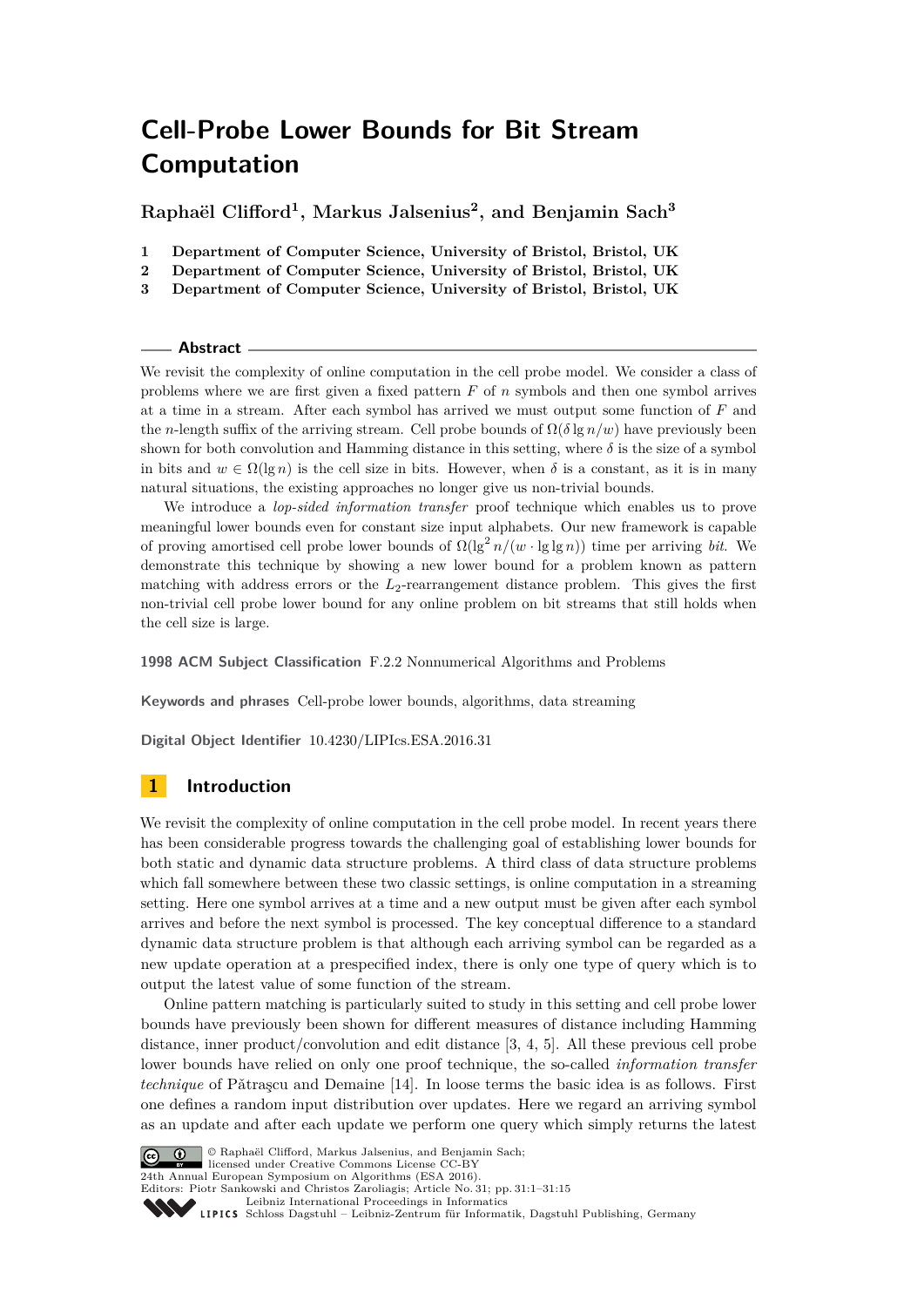# **31:2 Cell-Probe Lower Bounds for Bit Stream Computation**

distance between a predefined pattern and the updated suffix of the stream. One then has to argue that knowledge of the answers to  $\ell$  consecutive queries is sufficient to infer at least a constant fraction of the information encoded by  $\ell$  consecutive updates that occurred in the past. If one can show this is true for all power of two lengths  $\ell$  then a logarithmic lower bound per update/query operation follows.

In recent years a consensus has been arrived at that the most natural cell size is  $w \in \Omega(\lg n)$ . This is for two main reasons. The first is simply that a cell should be large enough to be able to address all of memory. The second, more practical reason is that lower bounds that we derive directly give time lower bounds for problems analysed in the popular word-RAM model. When cells are of this size a cell probe lower bound of  $\Omega(\delta \lg n/w)$  for both online Hamming distance and convolution using the information transfer technique has been shown, where  $\delta$  is the number of bits in an input symbol, *w* is the cell size in bits and *n* is the length of the fixed pattern [\[3,](#page-13-0) [4\]](#page-13-1). When  $\delta > w > \lg n$ , there is also a matching upper bound in the cell probe model and so no further progress is possible. However, when the symbol size  $\delta$ does not grow with the input size as is often the case in applied settings, the best lower bound that is derivable reduces trivially to be constant. This is an unfortunate situation as a particularly natural setting of parameters is when the input alphabet is of constant size but the cell size is not.

This small input alphabet, large cell size setting has received some study in the past. Using a sophisticated variant of the information transfer technique, Pătrașcu and Demaine  $[14]$ proved an Ω(lg *n/* lg lg *n*) cell probe lower bound for the classic prefix sum problem when the random update *values* contain  $\delta = O(1)$  bits and the cell size is  $\Theta(\lg n)$ . However, as they themselves highlight in their paper, their proof technique relies on the fact that the update *indices* contain  $\Omega(\lg n)$  random bits and it is this information which is then used to provide the lower bound. This is in contrast to our streaming setting where both the update and query indices are fixed and the update values contain only a constant number of bits each.

In this paper we introduce a new variant of the information transfer technique which we call the *lop-sided information transfer technique*. This will enable us to give meaningful lower bounds for precisely this setting, that is when  $\delta \in O(1)$ ,  $w \in \Omega(\lg n)$  and both the query and update indices are fixed. Our proof technique will rely on being able to show for specific problems that we need only  $\ell$  query answers to infer at least a constant fraction of the information encoded in the previous  $\ell \lg \ell$  updates.

We demonstrate our new framework by applying it to a pattern matching problem with address errors known as *L*2-rearrangement distance. This measure of distance, which was first studied in SODA 2006 [\[1,](#page-13-3) [2\]](#page-13-4), arises in pattern matching problems where errors occur not in the content of the data but in the addresses where the data is stored. Our proof technique is fundamentally combinatorial in nature. We demonstrate an input distribution which has the property that individual bits of the Θ(lg *n*) sized outputs encode individual bits of the stream. In this way we can infer  $\Omega(\ell | g \ell)$  updates from only  $O(\ell)$  outputs as we require. We believe our proof technique is also directly applicable to other simpler distance measures such as the Hamming distance. However establishing the key technical lemma (Lemma [5\)](#page-7-0) appears to be out of reach at present.

# **The cell probe model and previous lower bounds**

Our bounds hold in a particularly strong computational model, the *cell-probe model*, introduced originally by Minsky and Papert [\[11\]](#page-14-2) in a different context and then subsequently by Fredman [\[7\]](#page-14-3) and Yao [\[17\]](#page-14-4). In this model, there is a separation between the computing unit and the memory, which is external and consists of a set of cells of *w* bits each. The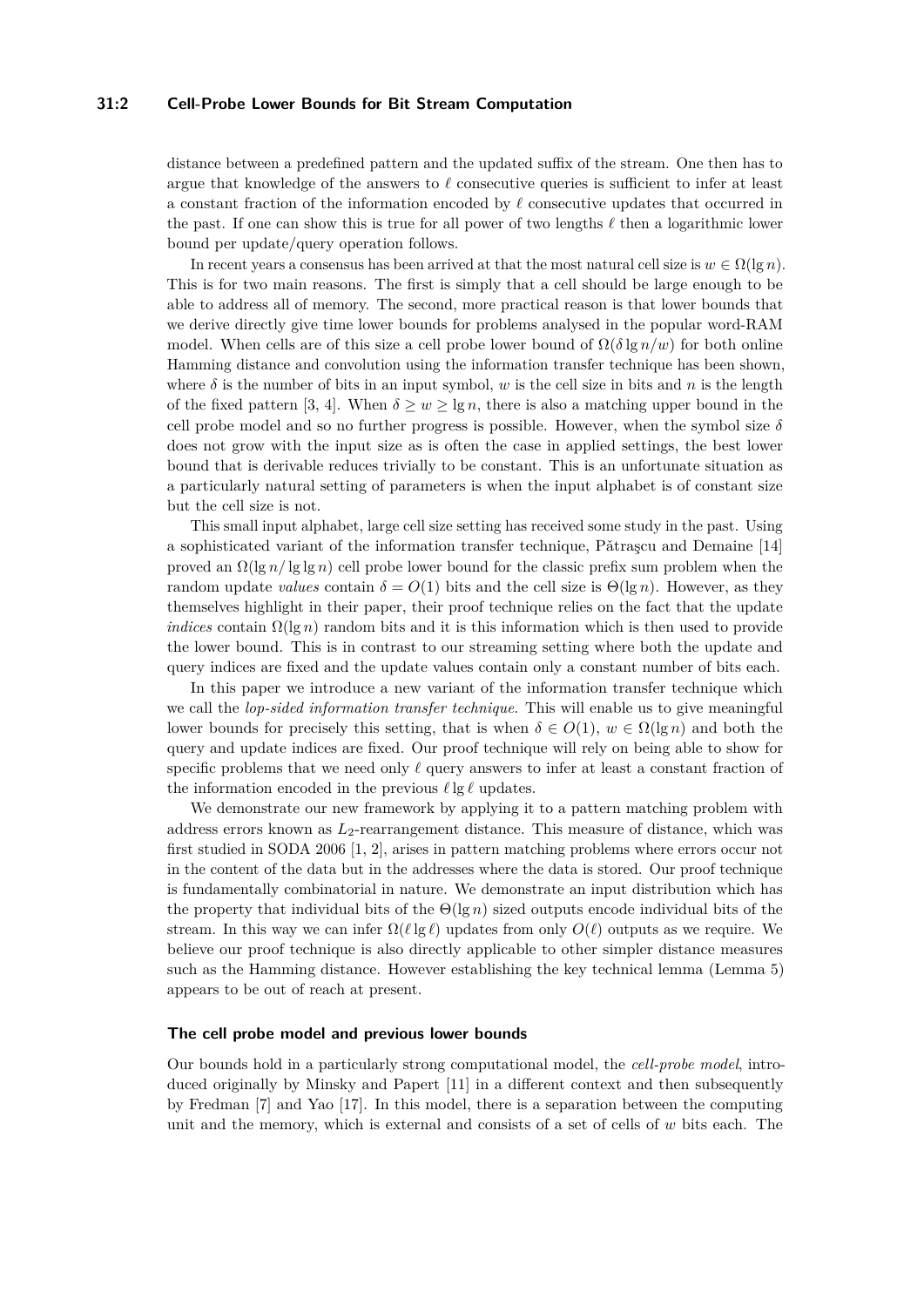computing unit cannot remember any information between operations. Computation is free and the cost is measured only in the number of cell reads or writes (cell-probes). This general view makes the model very strong, subsuming for instance the popular word-RAM model.

The first techniques known for establishing dynamic data structure lower bounds had historically been based on the chronogram technique of Fredman and Saks [\[8\]](#page-14-5) which can at best give bounds of  $\Omega(\lg n / \lg \lg n)$ . In 2004, Pǎtrascu and Demaine gave us the first  $\Omega(\lg n)$  lower bounds for dynamic data structure problems [\[14\]](#page-14-0). Their technique is based on information theoretic arguments which also form the basis for the work we present in this paper. Pǎtraşcu and Demaine also presented ideas which allowed them to express more refined lower bounds such as trade-offs between updates and queries of dynamic data structures. For a list of data structure problems and their lower bounds using these and related techniques, see for example [\[12\]](#page-14-6). More recently, a further breakthrough was made by Larsen who showed lower bounds of roughly  $\Omega((\lg n/\lg\lg n)^2)$  time per operation for dynamic weighted range counting problem and polynomial evaluation [\[9,](#page-14-7) [10\]](#page-14-8). Subsequent application of this new proof technique has also provided the same lower bound for dynamic matrix-vector multiplication [\[15\]](#page-14-9). These lower bounds remain the state of the art for any dynamic structure problem to this day. It is particularly relevant that Larsen's lower bound for dynamic weighted range counting problem cannot yet be applied to the unweighted range counting problem due to a very similar limitation in proof technique to the one we address in this paper.

# **1.1 Our Results**

## **The lop-sided information transfer technique**

In the standard formulation of Demaine and Pǎtraşcu's information transfer technique  $[13]$ , two adjacent time intervals  $[t_0, t_1]$  and  $[t_1 + 1, t_2]$  are considered, with equal, power of two length  $\ell$ . To apply this technique in a streaming setting, the core argument one has to make is that for the given problem, knowledge of the outputs during  $[t_1 + 1, t_2]$  is sufficient to infer a constant fraction of the information encoded by updates during  $[t_0, t_1]$ . As this information about the updates can be inferred *from* the outputs, the algorithm must know this information *to compute* the outputs. In particular this implies that while computing the outputs during  $[t_1 + 1, t_2]$ , the algorithm must probe sufficiently many cells written during  $[t_0, t_1]$  to uniquely recover this information. We can think of these cell probes as being associated with interval length  $\ell$  and offset  $t_0$  which uniquely defines the two intervals. The final lower bound is obtained by summing the cell probe lower bounds associated with every power-of-two length  $\ell$  and  $t_0 = \ell, 2\ell, 3\ell, \ldots$  This final step relies crucially on the fundamental property of the information transfer technique that this summation step does not double count cell probes. In particular that a cell probe associated with some  $t_0, \ell$  is not also associated with some other  $t'_{0}, \ell'$ .

As the argument is information theoretic, to obtain a *logarithmic* lower bound via this approach, both the  $\ell$  updates during  $[t_0, t_1]$  and the  $\ell$  outputs during  $[t_1 + 1, t_2]$  must contain  $\Omega(\ell \lg \ell)$  bits. However in the bit streaming setting, each update contains  $O(1)$  bits so the updates in  $[t_0, t_1]$  contain only  $O(\ell)$  bits in total.

To overcome this we increase the size of the interval  $[t_0, t_1]$  to have length  $\ell \lg \ell$  so that both intervals contain  $\Omega(\ell \lg \ell)$  bits as required. Unfortunately this modification breaks the fundamental property of the information transfer technique that there is no double counting of cell probes. In fact, direct application of our approach causes each cell probe to be counted  $\Theta(\lg n)$  times, negating the possibility of a non-trivial lower bound.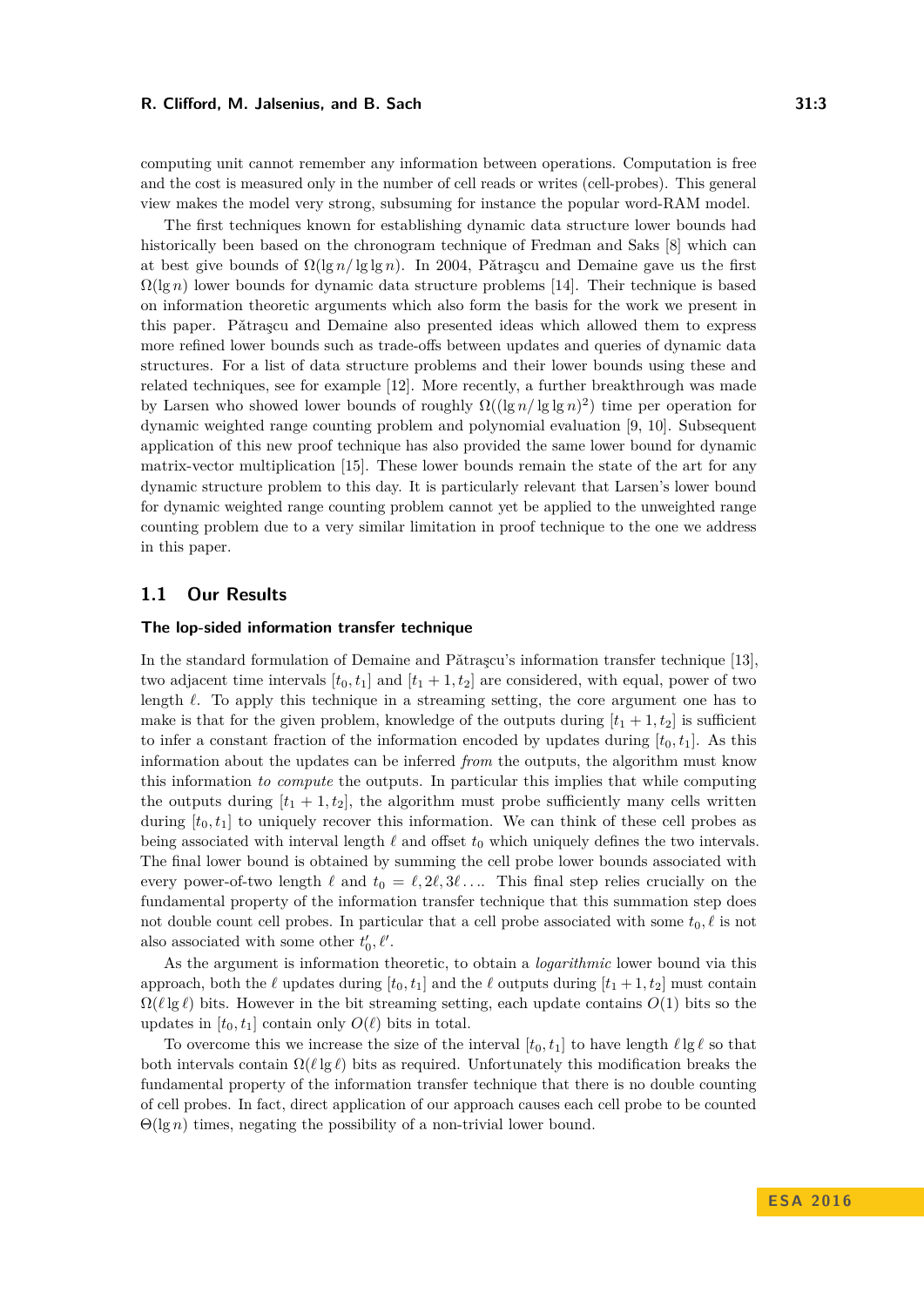# **31:4 Cell-Probe Lower Bounds for Bit Stream Computation**

To overcome this we place gaps in time between the end of one interval and the start of another and argue carefully both that not too much of the information can be lost in these gaps and that we can still sum the cell probes over a sufficient number of distinct interval lengths without too much double counting. Our hope is that this new technique will lead to a new class of cell probe lower bounds which could not be proved with existing methods.

#### **Online pattern matching with address errors (***L***2-rearrangement distance)**

We give an explicit distance function for which we can now obtain the first unconditional online cell probe lower bound for symbol size  $\delta = 1$ . Consider two strings  $S_1$  and  $S_2$  both of length *n* where  $S_2$  is a permutation of  $S_1$ . Now consider the set of permutations  $\Pi$  so that for all  $\pi \in \Pi$ ,  $S_1[\pi(0), \ldots, \pi(n-1)] = S_2$ . The  $L_2$ -rearrangement distance is defined to be  $\min_{\pi \in \Pi} \sum_{j=0}^{n-1} (j - \pi(j))^2$  [\[2\]](#page-13-4). In other words, the cost of a permutation is the sum of the square of the number of positions each character is moved. The distance is the minimum cost of any permutation. If  $\Pi$  is empty, that is  $S_2$  is in fact not a permutation of  $S_1$ , then the  $L_2$ -rearrangement distance is defined to be  $\infty$ . As an example, the  $L_2$ -rearrangement distance between strings  $11100$  and  $10110$  is  $0+1+1+2^2+0=6$ . In the online  $L_2$ -rearrangement problem we are given a fixed pattern  $F \in \{0,1\}^n$  and the stream arrives one symbol at a time. After each symbol arrives we must output the  $L_2$ -rearrangement distance between *F* and the most recent *n*-length suffix of the stream. This online version can be solved in  $O(\lg^2 n)$  time per arriving symbol in the word-RAM model [\[6\]](#page-13-5).

Our technique allows us to recover  $\Omega(\lg n)$  distinct bits of the stream from each output. This is achieved by constructing *F* and carefully choosing a highly structured random input distribution for the incoming stream in such a way that the contributions to the output from different regions of the stream have different magnitudes. We can then use the result to extract distinct information about the stream from different parts of each output.

Using this approach we get the following cell probe lower bound:

<span id="page-3-0"></span> $\triangleright$  **Theorem 1** (Online *L*<sub>2</sub>-rearrangement). *In the cell-probe model with*  $w ∈ Ω(lg n)$  *bits per cell, for any randomised algorithm solving the online L*2*-rearrangement distance problem on binary inputs there exist instances such that the expected amortised number of probes per arriving value is*

$$
\Omega\bigg(\frac{\lg^2 n}{w\cdot\lg\lg n}\bigg).
$$

# **2 Lop-sided information transfer**

In this section we will formally define our variant of information transfer, which is a particular set of cells probed by the algorithm, and explain how a bound on the size of the information transfer can be used when proving the overall lower bound of Theorems [1.](#page-3-0) Our lower bound holds for any randomised algorithm on its worst case input. This will be achieved by applying *Yao's minimax principle* [\[16\]](#page-14-11). As a result, from this point onwards we consider an arbitrary deterministic algorithm running with some fixed array *F* on a random input of *n* stream values over the binary alphabet  $\Sigma = \{0, 1\}$ . The algorithm may depend on *F*. As is common in the literature we will refer to the choice of *F* and the distribution of stream values as the *hard distribution*.

We will let  $U \in \{0,1\}^n$  denote the *update array* which describes a sequence of *n* update operations corresponding to values that arrive in the stream. We will usually refer to the *t*-th update as the *arrival* of the value  $U[t]$ . Observe that just after arrival t, the values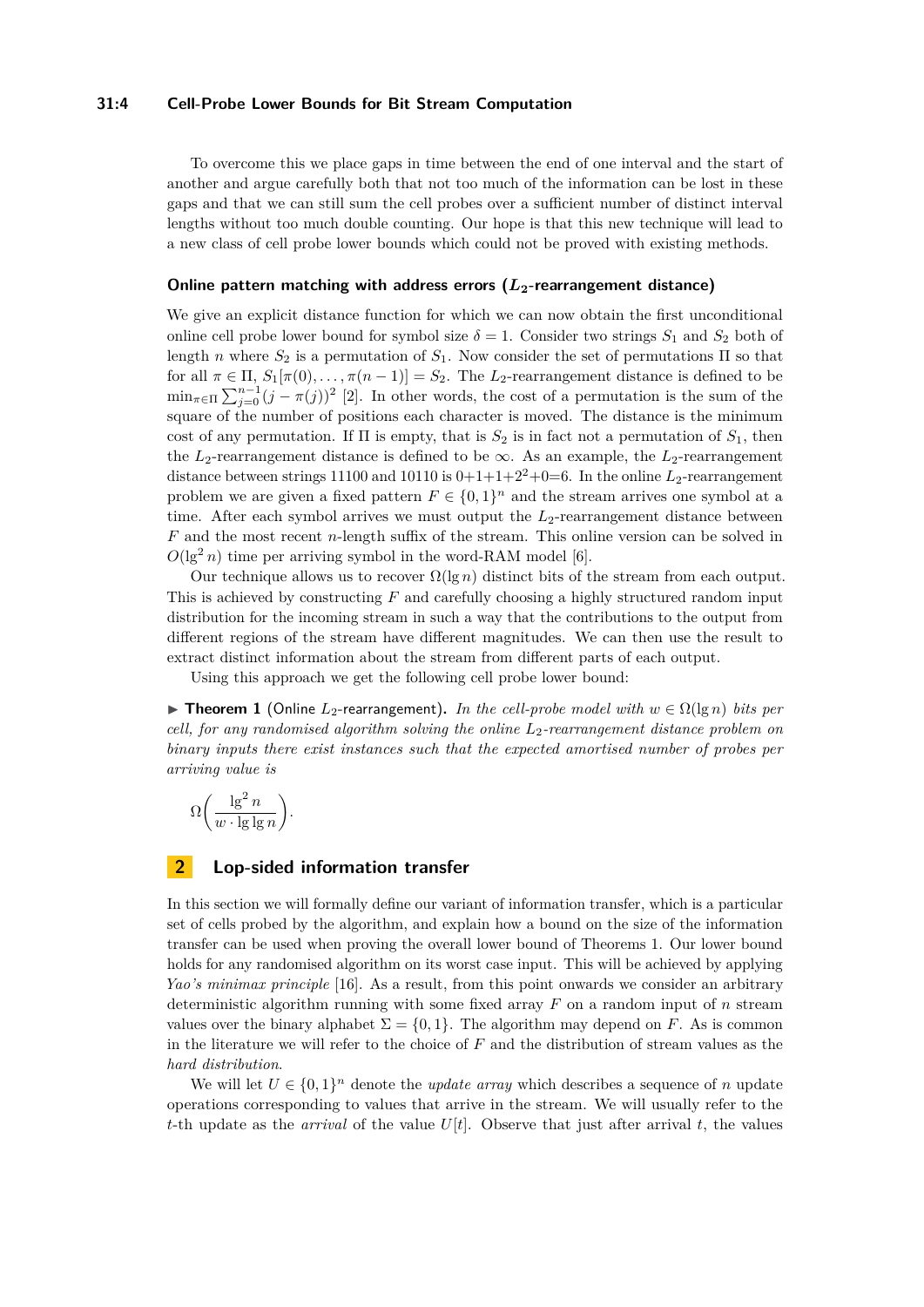$U[t+1, n-1]$  are still not known to the algorithm. We will proceed under the assumption that before the 0-th update,  $U[0]$  arrives, the stream contains at least *n* symbols chosen arbitrarily from the support of the stream distribution. All logarithms are in base two.

# <span id="page-4-0"></span>**2.1 Notation – Two intervals and a gap**

In order to define the concept of information transfer from one interval of arriving values in the stream to another interval of arriving values, we first define the set *L* which contains the interval lengths that we will consider,

$$
L = \left\{ n^{1/4} \cdot (\lg n)^{2i} \middle| i \in \left\{0, 1, 2, \dots, \frac{\lg n}{4 \lg \lg n} \right\} \right\}.
$$

To avoid cluttering the presentation with floors and ceilings, we assume throughout that the value of *n* is such that any division or power nicely yields an integer. Whenever it is impossible to obtain an integer we assume that suitable floors or ceilings are used. In particular, *L* contains only integers.

In contrast to the original information transfer method, we define *three* intervals  $[t_0, t_1]$ ,  $[t_1 + 1, t_2 - 1]$  and  $[t_2, t_3]$ , referred to as the *left interval*, the *gap* and the *right interval*, respectively. These intervals are functions of a length  $\ell \in L$  and an offset  $t \in [n/2]$ . The left interval has length  $\ell \lg \ell$ , the gap has length  $4\ell/\lg n$  and the right interval has length  $\ell$ . Precisely we define the following four values:

$$
t_0 = t
$$
,  $t_1 = t_0 + \ell \lg \ell - 1$ ,  $t_2 = t_1 + \frac{4\ell}{\lg n} + 1$ ,  $t_3 = t_2 + \ell - 1$ .

Formally the values  $t_0$ ,  $t_1$ ,  $t_2$  and  $t_3$  are functions of  $\ell$  and  $t$  but for brevity we will often write just  $t_0$  instead of  $t_0(\ell, t)$ , and so on, whenever the parameters  $\ell$  and  $t$  are obvious from context.

We now highlight some useful properties of these intervals which are easily verified. First observe that the intervals are disjoint and that all intervals are contained in  $[0, n-1]$  for sufficiently large *n*. Second, suppose that  $\ell' \in L$  is one size larger than  $\ell \in L$ , that is  $\ell' = \ell \cdot (\lg n)^2$ . For  $\ell'$  the length of the gap is  $4\ell'/\lg n$ , which is sufficiently large that it spans the length of the left interval, the right interval and the gap associated with  $\ell$ . This second property will be particularly important in proving that we do not over-count cell probes.

# **2.2 Information transfer over gaps**

Towards the definition of information transfer, we define, for  $\ell \in L$  and  $t \in [n/2]$ , the subarray  $U_{\ell,t} = U[t_0, \ldots, t_1]$  to represent the  $\ell \lg \ell$  values arriving in the stream during the left interval. We define the subarray  $A_{\ell,t}$  to represent the  $\ell$  outputs during the right interval  $[t_2, \ldots, t_3]$ . Lastly we define  $\tilde{U}_{\ell,t}$  to be the concatenation of  $U[0,(t_0-1)]$  and  $U[(t_1+1),(n-1)]$ . That is,  $\tilde{U}_{\ell,t}$  contains all values of *U* except for those in  $U_{\ell,t}$ .

For  $\ell \in L$  and  $t \in [n/2]$  we first define the *information transfer to the gap*, denoted  $\mathcal{G}_{\ell,t}$ , to be the set of memory cells *c* such that *c* is probed during the left interval  $[t_0, t_1]$  of arriving values and also probed during the arrivals of the values  $U[t_1 + 1, t_2 - 1]$  in the gap. Similarly we define the information transfer to the right interval, or simply *the information transfer*, denoted  $\mathcal{I}_{\ell,t}$ , to be the set of memory cells *c* such that *c* is probed during the left interval  $[t_0, t_1]$  of arriving symbols and also probed during the arrivals of symbols in the right interval  $[t_2, t_3]$  but *not* in the gap. That is, any cell  $c \in \mathcal{G}_{\ell,t}$  cannot also be contained in the information transfer  $\mathcal{I}_{\ell,t}$ .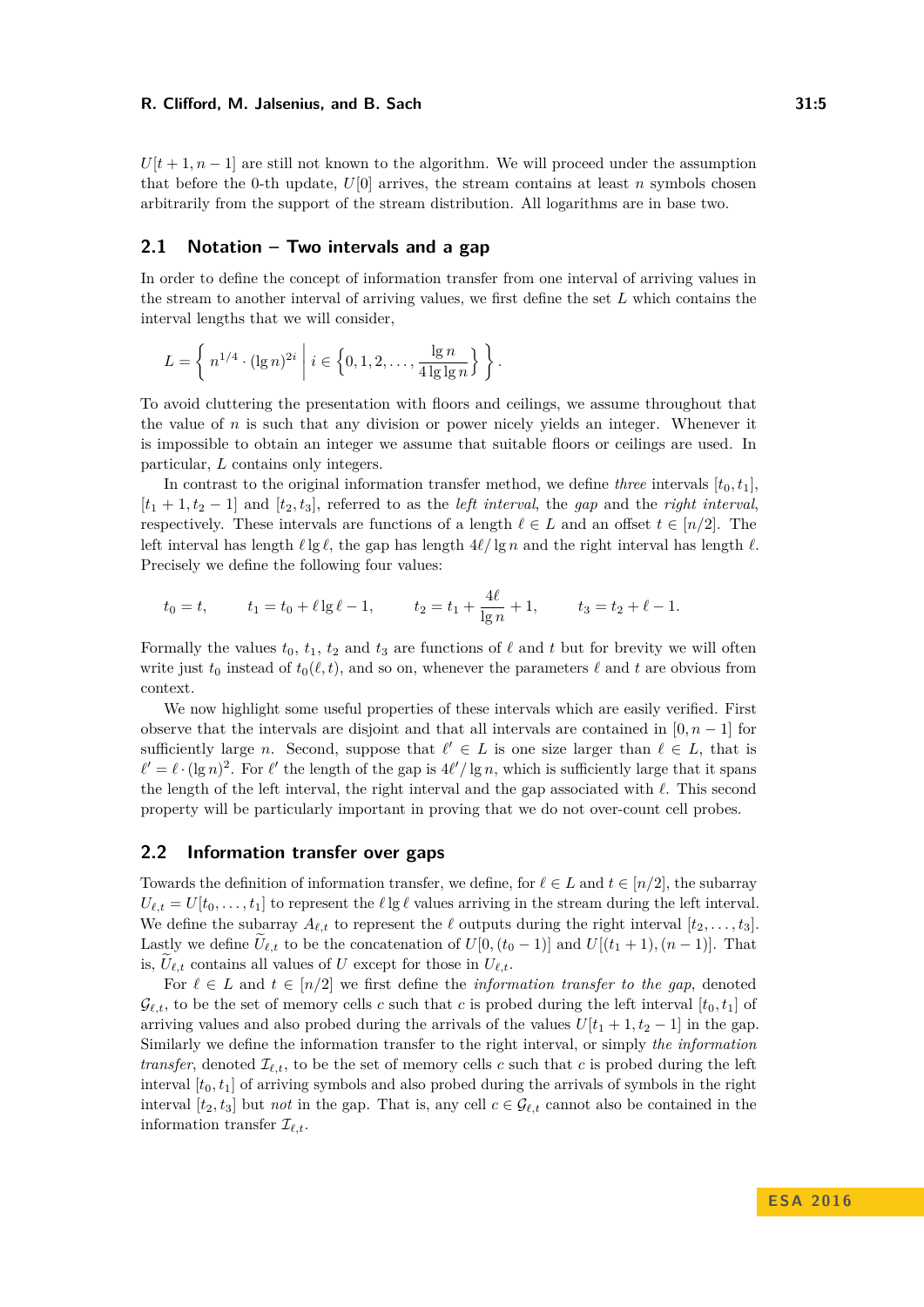### **31:6 Cell-Probe Lower Bounds for Bit Stream Computation**

The cells in the information transfer  $\mathcal{I}_{\ell,t}$  may contain information about the values in  $U_{\ell,t}$  that the algorithm uses in order to correctly produce the outputs  $A_{\ell,t}$ . However, since cells that are probed in the gap are not included in the information transfer, the information transfer might not contain all the information about the values in  $U_{\ell,t}$  that the algorithm uses while outputting  $A_{\ell,t}$ . We will see that the gap is small enough that a large fraction of the information about  $U_{\ell,t}$  has to be fetched from cells in the information transfer  $\mathcal{I}_{\ell,t}$ .

Since cells in the information transfer are by definition probed at some point by the algorithm, we can use  $\mathcal{I}_{\ell,t}$  to measure, or at least give a lower bound for, the number of cell probes. As a shorthand we let  $I_{\ell,t} = |\mathcal{I}_{\ell,t}|$  denote the size of the information transfer  $\mathcal{I}_{\ell,t}$ . Similarly we let  $G_{\ell,t} = |\mathcal{G}_{\ell,t}|$  denote the size of the information transfer to the gap. By adding up the sizes  $I_{\ell,t}$  of the information transfers over all  $\ell \in L$  and certain values of  $t \in [n/2]$ , we get a lower bound on the total number of cells probed by the algorithm during the *n* arriving values in *U*. The choice of the values *t* is crucial as we do not want to over-count the number of cell probes. In the next two lemmas we will deal with the potential danger of over-counting.

For a cell  $c \in \mathcal{I}_{\ell,t}$ , we write *the probe of c with respect to*  $\mathcal{I}_{\ell,t}$  to refer to the first probe of *c* during the arrivals in the right interval. These are the probes of the cells in the information transfer that we count.

<span id="page-5-0"></span>▶ **Lemma 2.** For any  $\ell \in L$  and  $t, t' \in [n/2]$  such that  $|t - t'| \geq \ell$ , if a cell c is in both  $\mathcal{I}_{\ell,t}$ *and*  $\mathcal{I}_{\ell,t'}$  *then the probe of c with respect to*  $\mathcal{I}_{\ell,t}$  *and the probe of c with respect to*  $\mathcal{I}_{\ell',t'}$  *are distinct.*

**Proof.** Since *t* and *t*' are at least  $\ell$  apart, the right intervals associated with *t* and  $t'$ , respectively, must be disjoint. Hence the probe of *c* with respect to  $\mathcal{I}_{\ell,t}$  and the probe of *c* with respect  $\mathcal{I}_{\ell,t'}$  must be distinct.

From the previous lemma we know that there is no risk of over-counting cell probes of a cell over information transfers  $\mathcal{I}_{\ell,t}$  under a fixed value of  $\ell \in L$ , as long as no two values of *t* are closer than  $\ell$ . The proof follows directly from the fact that as  $|t - t'| \geq \ell$ , the corresponding right intervals for  $t$  and  $t'$  do not overlap. Distinctness then follows directly from the definition of information transfer. In the next lemma we consider information transfers under different values of  $\ell \in L$ . The proof follows from the property introduced in Section [2.1](#page-4-0) that if (wlog.)  $\ell' > \ell$ , the gap associated with  $\ell'$  is spans all three intervals associated with  $\ell$ . This implies that either the right intervals for  $t$  and  $t'$  do not overlap or the left intervals do not overlap. In either case, once again, distinctness follows directly from the definition of information transfer.

<span id="page-5-1"></span>▶ **Lemma 3.** For any  $\ell, \ell' \in L$  such that  $\ell \neq \ell'$ , and any  $t, t' \in [n/2]$ , if a cell *c* is in both  $\mathcal{I}_{\ell,t}$  and  $\mathcal{I}_{\ell',t'}$  then the probe of  $c$  with respect to  $\mathcal{I}_{\ell,t}$  and the probe of  $c$  with respect to  $\mathcal{I}_{\ell',t'}$ *must be distinct.*

**Proof.** Let *p* be the probe of *c* with respect to  $\mathcal{I}_{\ell,t}$ , and let *p*' be the probe of *c* with respect  $\mathcal{I}_{\ell',t'}$ . We will show that  $p \neq p'$ . Suppose without loss of generality that  $\ell < \ell'$ . From the properties of the intervals that were given in the previous section we know that the length of the gap associated with  $\ell'$  is larger than the sum of lengths of the left interval, the gap and the right interval associated with  $\ell$ .

Suppose for contradiction that  $p = p'$ . By definition of  $\mathcal{I}_{\ell,t}$ , the cell *c* is probed also in the left interval associated with  $\ell$ . Let  $p_{\text{first}}$  denote any such cell probe. Because the gap associated with  $\ell'$  is so large,  $p_{\text{first}}$  must take place either in the right interval or the gap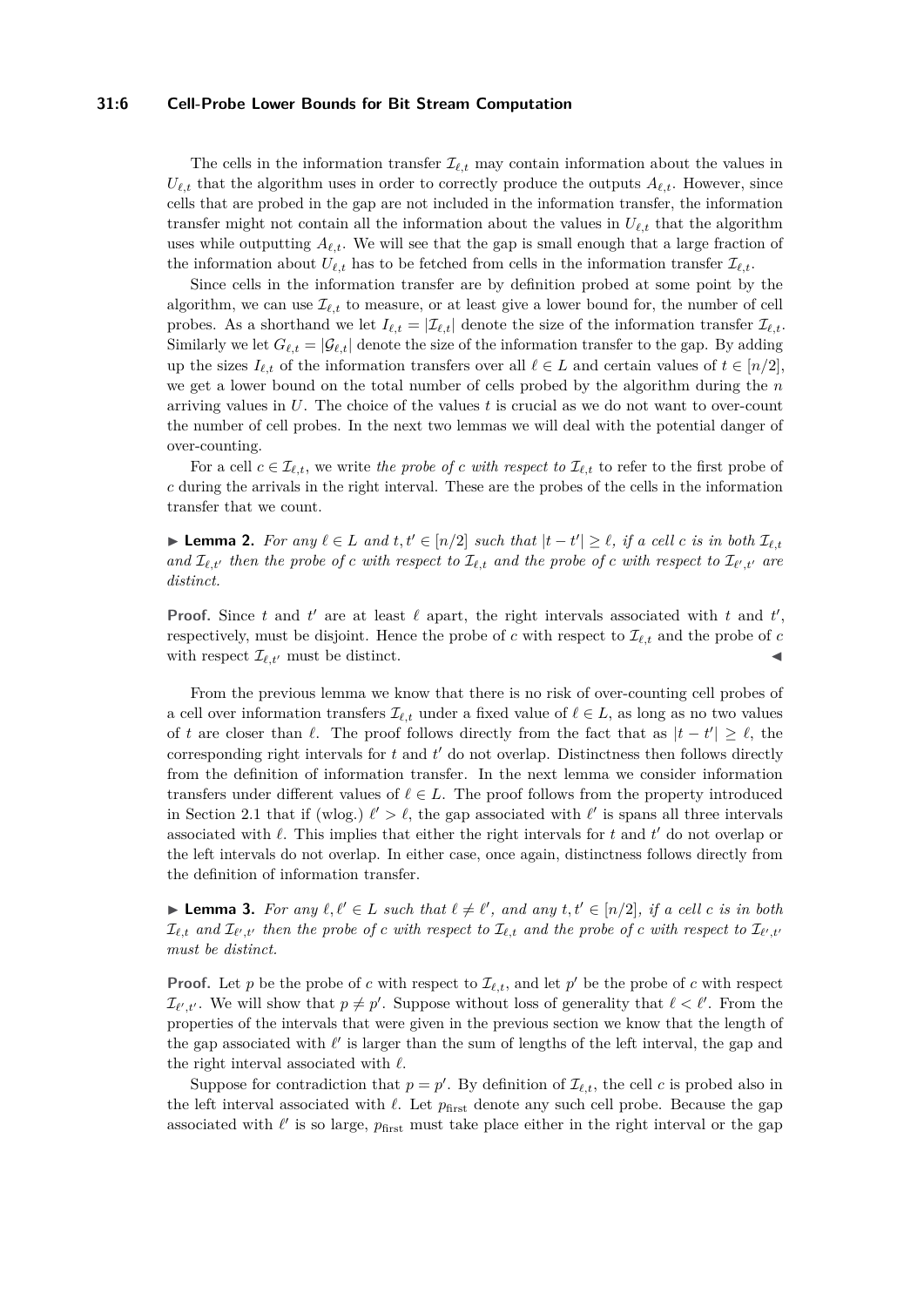associated with  $\ell'$ . If  $p_{\text{first}}$  is in the gap, then *c* cannot be in  $\mathcal{I}_{\ell',t'}$ . If  $p_{\text{first}}$  is in the right interval then  $p'$  cannot equal  $p$ .

In order to give a lower bound for the total number of cell probes performed by the algorithm over the *n* arrivals in *U* we will define, for each  $\ell \in L$ , a set  $T_{\ell} \subseteq [n/2]$  of arrivals, such that for any distinct  $t, t' \in T_{\ell}$ ,  $|t - t'| \geq \ell$ . It then follows from Lemmas [2](#page-5-0) and [3](#page-5-1) that

$$
\sum_{\ell \in L} \sum_{t \in T_{\ell}} I_{\ell, t}
$$

is a lower bound on the number of cell probes. Our goal is to give a lower bound for the expected value of this double-sum. The exact definition of  $T_\ell$  will be given in Section [3.3](#page-7-1) once we have introduced relevant notation.

# **3 Proving the lower bound**

In this section we give the overall proof for the lower bound of Theorem [1.](#page-3-0) Let  $\ell \in L$  and let  $t \in [n/2]$ . Suppose that  $\hat{U}_{\ell,t}$  is fixed but the values in  $U_{\ell,t}$  are drawn at random in accordance with the distribution for *U*, conditioned on the fixed value of  $\hat{U}_{\ell,t}$ . This induces a distribution for the outputs  $A_{\ell,t}$ . We want to show that if the entropy of  $A_{\ell,t}$  is large, conditioned on the fixed  $U_{\ell,t}$ , then the information transfer  $\mathcal{I}_{\ell,t}$  is large, since only the variation in the inputs  $U_{\ell,t}$  can alter the outputs  $A_{\ell,t}$ . We will soon make this claim more precise.

# **3.1 Upper bound on entropy**

We write  $H(A_{\ell,t} | \tilde{U}_{\ell,t} = \tilde{u}_{\ell,t})$  to denote the entropy of  $A_{\ell,t}$  conditioned on fixed  $\tilde{U}_{\ell,t}$ . Towards showing that high conditional entropy  $H(A_{\ell,t} | \hat{U}_{\ell,t} = \tilde{u}_{\ell,t})$  implies large information transfer we use the information transfer  $\mathcal{I}_{\ell,t}$  and the information transfer to the gap,  $\mathcal{G}_{\ell,t}$ , to describe an encoding of the outputs  $A_{\ell,t}$ . The following lemma gives a direct relationship between  $I_{\ell,t} + G_{\ell,t}$  and the entropy which is applicable to both of our online problems. A marginally simpler version of the lemma, stated with different notation, was first given in [\[14\]](#page-14-0) under the absence of gaps.

<span id="page-6-0"></span>I **Lemma 4.** *Under the assumption that the address of any cell can be specified in w bits, for* any  $\ell \in L$  and  $t \in [n/2]$ , the entropy  $H(A_{\ell,t} | \widetilde{U}_{\ell,t} = \widetilde{u}_{\ell,t}) \leq 2w + 2w \cdot \mathbb{E}[I_{\ell,t} + G_{\ell,t} | \widetilde{U}_{\ell,t} = \widetilde{u}_{\ell,t}].$ 

**Proof.** The expected length of any encoding of  $A_{\ell,t}$  under fixed  $\tilde{U}_{\ell,t}$  is an upper bound on the conditional entropy of  $A_{\ell,t}$ . We use the information transfer  $\mathcal{I}_{\ell,t}$  and the information transfer to the gap,  $\mathcal{G}_{\ell,t}$ , to define an encoding of  $A_{\ell,t}$  in the following way. For every cell  $c \in \mathcal{I}_{\ell,t} \cup \mathcal{G}_{\ell,t}$  we store the address of *c*, which takes at most *w* bits under the assumption that a cell can hold the address of any cell in memory. We also store the contents of *c* that it holds at the very end of the left interval, just before the beginning of the gap. The contents of *c* is specified with *w* bits. In total this requires  $2w \cdot (I_{\ell,t} + G_{\ell,t})$  bits.

We will use the algorithm, which is fixed, and the fixed values  $\tilde{u}_{\ell,t}$  of  $U_{\ell,t}$  as part of the decoder to obtain  $A_{\ell,t}$  from the encoding. Since the encoding is of variable length we also store the size  $I_{\ell,t}$  of the information transfer and the size  $G_{\ell,t}$  of the information transfer to the gap. This requires at most 2*w* additional bits.

In order to prove that the described encoding of  $A_{\ell,t}$  is valid we now describe how to decode it. First we simulate the algorithm on the fixed input  $\hat{U}_{\ell,t}$  from the first arrival  $U[0]$ until just before the left interval when the first value in  $U_{\ell,t}$  arrives. We then skip over all inputs in  $U_{\ell,t}$  and resume simulating the algorithm from the beginning of the gap, that is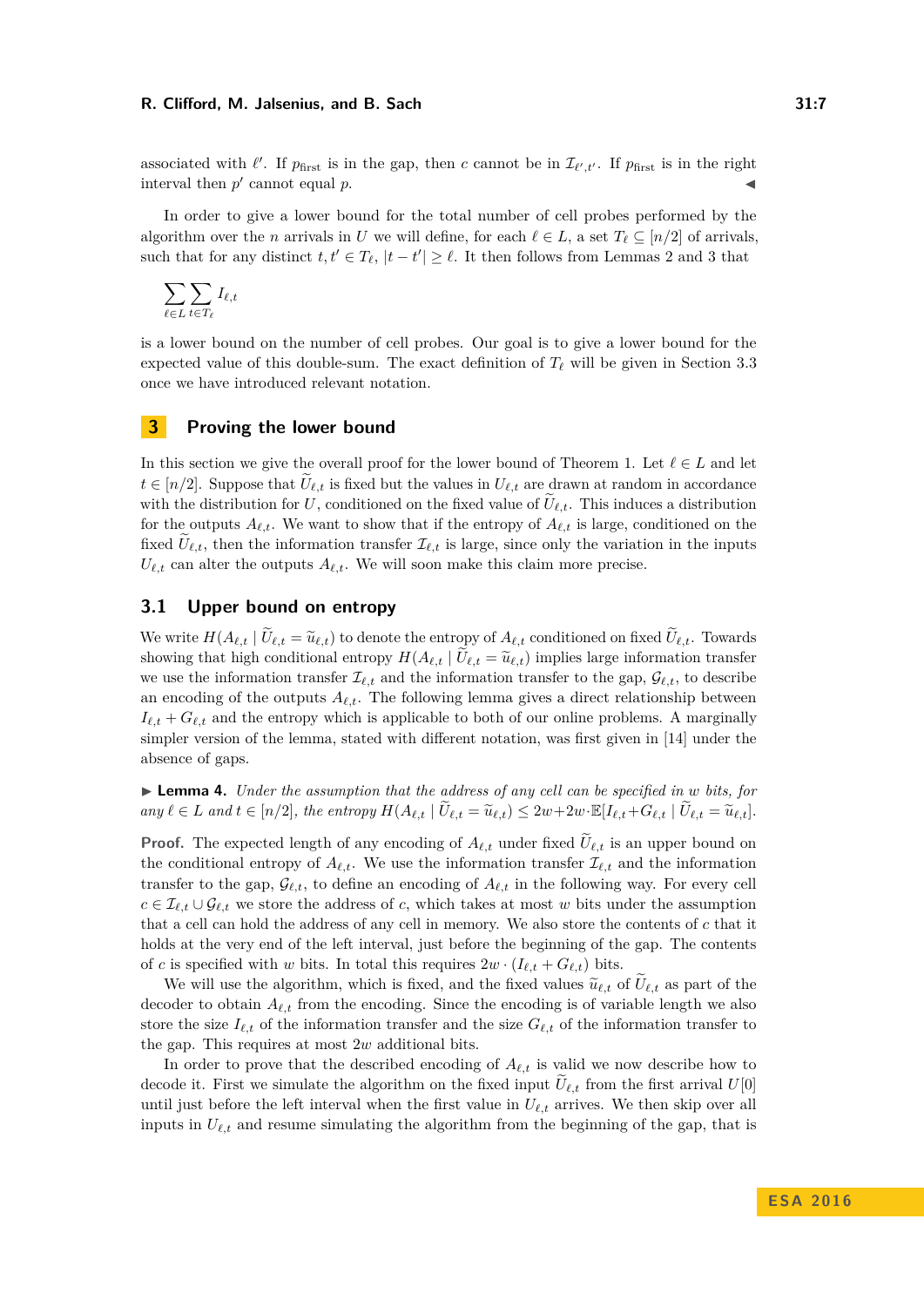# **31:8 Cell-Probe Lower Bounds for Bit Stream Computation**

when the value  $U[t_1 + 1]$  arrives. We simulate the algorithm over the arrivals in the gap and the right interval until all values in  $A_{\ell,t}$  have been outputted. For every cell being read, we check if it is contained in either the information transfer  $\mathcal{I}_{\ell,t}$  or the information transfer to the gap  $\mathcal{G}_{\ell,t}$  by looking up its address in the encoding. If the address is found then the contents of the cell is fetched from the encoding. If not, its contents is available from simulating the algorithm on the fixed inputs  $\tilde{U}_{\ell,t}$ .

# **3.2 Lower bound on entropy**

Lemma [4](#page-6-0) above provides a direct way to obtain a lower bound on the expected value of  $I_{\ell,t} + G_{\ell,t}$  if given a lower bound on the conditional entropy  $H(A_{\ell,t} | U_{\ell,t} = \tilde{u}_{\ell,t})$ . In Lemma [5](#page-7-0) we provide such an entropy lower bound for  $L_2$ -rearrangement distance. The proof is deferred to Section [4.](#page-9-0)

<span id="page-7-0"></span>**Lemma 5.** For the  $L_2$ -rearrangement distance problem there exists a real constant  $\kappa > 0$ *and, for any n, a fixed array*  $F \in \{0,1\}^n$  *such that for all*  $\ell \in L$  *and all*  $t \in [n/2]$  *such that t* mod  $4 = 0$ , when *U is chosen uniformly at random from*  $\{0101, 1010\}^{\frac{n}{4}}$  *then,* 

$$
H(A_{\ell,t} \mid \widetilde{U}_{\ell,t} = \widetilde{u}_{\ell,t}) \ge \kappa \cdot \ell \cdot \lg n, \text{ for any fixed } \widetilde{u}_{\ell,t}.
$$

Before we proceed with the lower bound on the information transfer we make a short remark on the bounds that this lemmas gives. Observe that the maximum conditional entropy of  $A_{\ell,t}$  is bounded by the entropy of  $U_{\ell,t}$ , which is  $O(\ell \lg \ell)$  since the length of the left interval is  $\ell \lg \ell$ . Recall also that the values in *L* range from  $n^{1/4}$  to  $n^{3/4}$ . Thus, for a constant  $\kappa$ , the entropy lower bound is tight up to a multiplicative constant factor.

# <span id="page-7-1"></span>**3.3 A lower bound on the information transfer and quick gaps**

In this section we prove our main lower bound results. We assume that  $\kappa$  is the constant and *F* is the fixed array of Lemma [5,](#page-7-0) and that *U* is chosen uniformly at random from  ${0101, 1010}$ <sup>n</sup><sub>4</sub>.

By combining the upper and lower bounds on the conditional entropy from Lemmas [4](#page-6-0) and [5](#page-7-0) we have that there is a hard distribution and a real constant  $\kappa > 0$  such that,

$$
\mathbb{E}[I_{\ell,t} + G_{\ell,t} \mid \widetilde{U}_{\ell,t} = \widetilde{u}_{\ell,t}] \ge \frac{\kappa \cdot \ell \cdot \lg n}{2w} - 1 \text{ for any } \widetilde{u}_{\ell,t}.
$$

We may remove the conditioning by taking expectation over  $\tilde{U}_{\ell,t}$  under random *U*. Thus,

$$
\mathbb{E}[I_{\ell,t} + G_{\ell,t}] \ge \frac{\kappa \cdot \ell \cdot \lg n}{2w} - 1, \text{ or equivalently,}
$$

<span id="page-7-2"></span>
$$
\mathbb{E}[I_{\ell,t}] \ge \frac{\kappa \cdot \ell \cdot \lg n}{2w} - 1 - \mathbb{E}[G_{\ell,t}].
$$
\n(1)

Recall that our goal is to give a lower bound for

$$
\mathbb{E}\left[\sum_{\ell\in L}\sum_{t\in T_{\ell}}I_{\ell,t}\right] = \sum_{\ell\in L}\sum_{t\in T_{\ell}}\mathbb{E}\left[I_{\ell,t}\right], \text{ where } T_{\ell} \text{ contains suitable values of } t.
$$

Using inequality [\(1\)](#page-7-2) would immediately provide such a lower bound, however, there is an imminent risk that the  $\mathbb{E}[G_{\ell,t}]$  terms could devalue such a bound into something trivially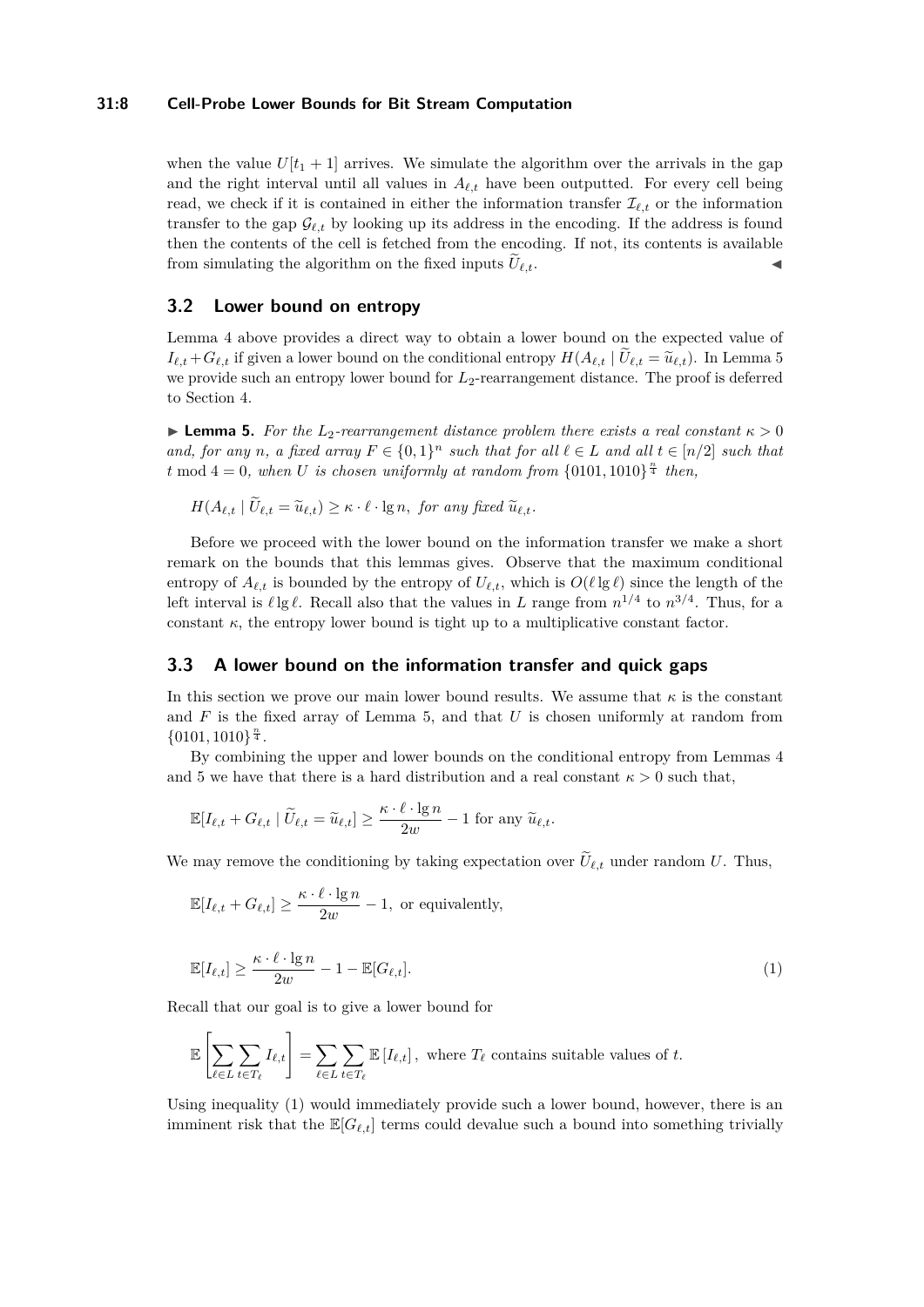small. Now, for this to happen, the algorithm must perform sufficiently many cell probes in the gap. Since the length of the gap is considerably shorter than the right interval, a cap on the worst-case number of cell probes per arriving value would certainly ensure that  $\mathbb{E}[G_{\ell,t}]$  stays small, but as we want a stronger amortised lower bound we need something more refined. The answer lies in how we define  $T_\ell$ . We discuss this next.

For  $\ell \in L$  and  $f \in [\ell]$  we first define  $T_{\ell,f} = \{ f + i\ell \mid i \in \{0,1,2,\dots\} \}$  and  $f + i\ell \leq \frac{n}{2} \}$ to be the set of arrivals. The values in  $T_{\ell,f}$  are evenly spread out, distance  $\ell$  apart, starting at *f*. We may think of *f* as the offset of the sequence of values in  $T_{\ell,f}$ . The largest value in the set is no more than  $n/2$ . We will define the set  $T_\ell$  to equal a subset of one of the sets  $T_{\ell,f}$  for some *f*. More precisely, we will show that there must exist an offset *f* such that at least half of the values  $t \in T_{\ell, f}$  have the property that the time spent in the gap associated with  $\ell$  and  $t$  is small enough to ensure that the information transfer to the gap is small. We begin with some definitions.

**► Definition 6** (Quick gaps and sets). For any  $\ell \in L$  and  $t \in [n/2]$  we say that the gap associated with  $\ell$  and  $t$  is *quick* if the expected number of cell probes during the arrivals in the gap is no more than  $\kappa \ell \lg n/(4w)$ , where  $\kappa$  is the constant from Lemma [5.](#page-7-0) Further, for any  $f \in [\ell]$  we say that the set  $T_{\ell, f}$  is *quick* if, for at least half of all  $t \in T_{\ell, f}$ , the gap associated with  $\ell$  and  $t$  is quick.

The next lemma says that for sufficiently fast algorithms there is always an offset *f* such that  $T_{\ell,f}$  is quick. The proof intuition is that if  $T_{\ell,f}$  is not quick for any offset *f* then the whole algorithm must be slow which gives a contradiction.

# <span id="page-8-0"></span> $\triangleright$  **Lemma 7.** Suppose that the expected total number of cell probes over the *n* arrivals in U *is less than*  $\kappa n(\lg^2 n)/(32w)$ . Then, for any  $\ell \in L$ , there is an  $f \in [\ell]$  such that  $T_{\ell, f}$  is quick.

Proof. In accordance with the lemma, suppose that the expected total number of cell probes over the *n* arrivals in *U* is less than  $\kappa n(\lg^2 n)/(32w)$ . For contradiction, suppose that there is no  $f \in [\ell]$  such that  $T_{\ell,f}$  is quick. We will show that the expected number of cell probes over the *n* arrivals must then be at least  $\kappa n(\lg^2 n)/(32w)$ .

For any  $f \in [\ell]$ , let  $R_f \subseteq [n]$  be the union of all arrivals that belong to a gap associated with  $\ell$  and any  $t \in T_{\ell,f}$ . Let  $P_f$  be the number of cell probes performed by the algorithm over the arrivals in  $R_f$ . Thus, for any set  $T_{\ell,f}$  that is *not quick* we have by linearity of  $\exp{\text{ectation}\ } \mathbb{E}[P_f] \ge \frac{|T_{\ell,f}|}{2} \cdot \frac{\kappa \cdot \ell \cdot \lg n}{4w} = \frac{n/2}{2\ell}$  $\frac{n/2}{2\ell} \cdot \frac{\kappa \cdot \ell \cdot \lg n}{4w} = \frac{\kappa \cdot n \cdot \lg n}{8w}.$ 

Let the set of offsets  $\mathcal{F} = \left\{ i \cdot \frac{4\ell}{\lg n} \middle| i \in \left[\frac{\lg n}{4}\right] \right\} \subseteq [\ell]$ . The values in  $\mathcal{F}$  are spread out with distance  $4\ell/\lg n$ , which equals the gap length. Thus, for any two distinct  $f, f' \in \mathcal{F}$ , the sets  $R_f$  and  $R_{f'}$  are disjoint. We therefore have that the total running time over all *n* arrivals in *U* must be bounded below by  $\sum_{f \in \mathcal{F}} P_f$ . Under the assumption that no  $T_{\ell, f}$  is quick, we have that the expected total running time is at least  $\mathbb{E}\left[\sum_{f\in\mathcal{F}}P_f\right] = \sum_{f\in\mathcal{F}} \mathbb{E}\left[P_f\right] \geq$  $|\mathcal{F}| \cdot \frac{\kappa \cdot n \cdot \lg n}{8w} = \frac{\lg n}{4} \cdot \frac{\kappa \cdot n \cdot \lg n}{8w} = \frac{\kappa \cdot n \cdot \lg^2 n}{32w}$ , which is the contradiction we wanted. Thus, under the assumption that the running time over the *n* arrivals in *U* is less than  $\kappa n(\lg^2 n)/(32w)$ there must be an  $f \in [\ell]$  such that  $T_{\ell, f}$  is quick.

We now proceed under the assumption that the expected running time over the *n* arrivals in *U* is less than  $\kappa n(\lg^2 n)/(32w)$ . If this is not the case then we have already established the lower bound of Theorem [1.](#page-3-0)

Let *f* be a value in  $[\ell]$  such that  $T_{\ell,f}$  is a quick set. Such an *f* exists due to Lemma [7.](#page-8-0) We now let  $T_\ell \subseteq T_{\ell,f}$  be the set of all  $t \in T_{\ell,f}$  for which the gap associated with  $\ell$  and  $t$  is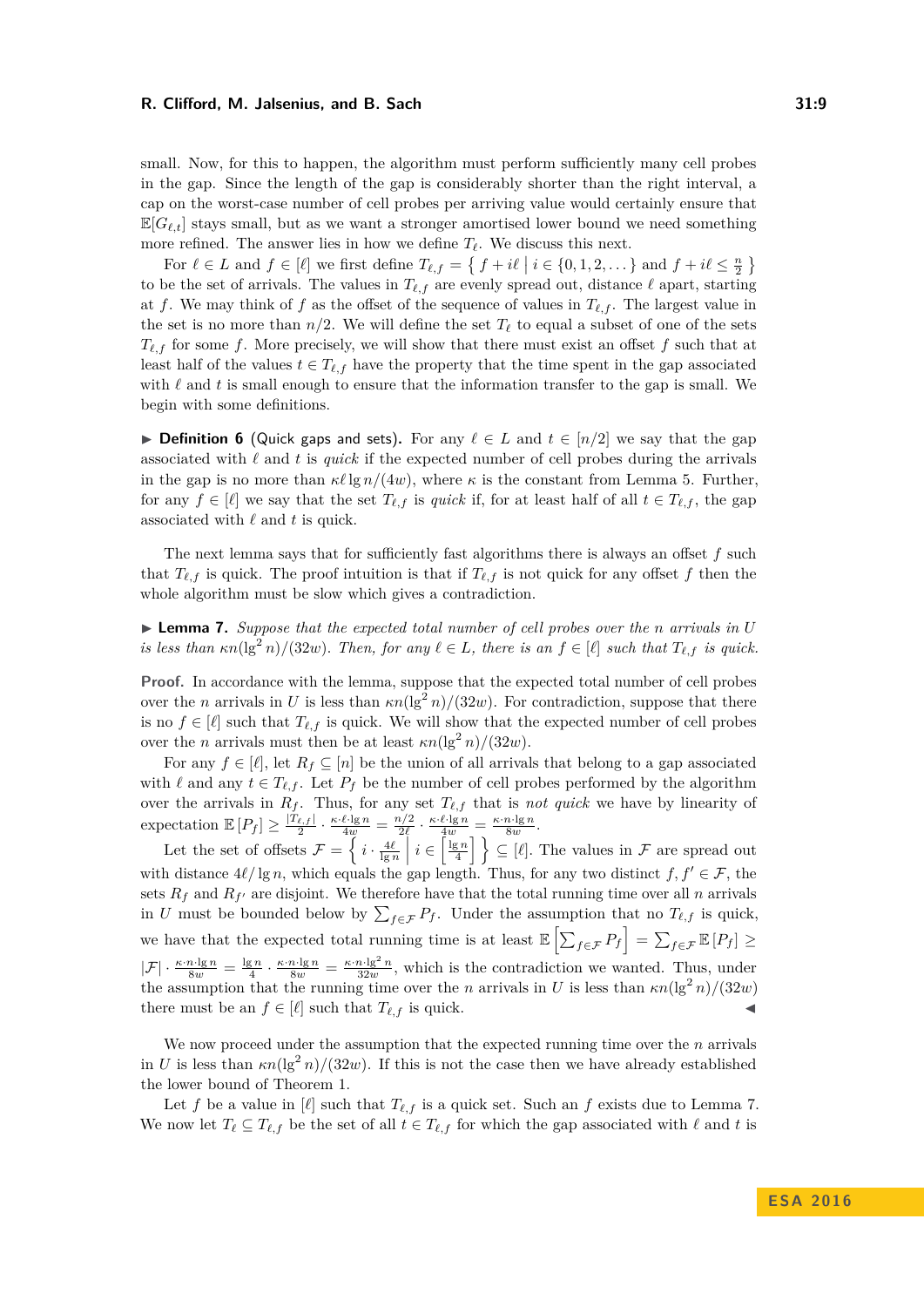#### **31:10 Cell-Probe Lower Bounds for Bit Stream Computation**

quick. Hence  $|T_\ell| \ge |T_{\ell,f}|/2 = n/(4\ell)$ . Since  $G_{\ell,t}$  cannot be larger than the number of cell probes in the gap, we have by the definition of a quick gap that for any  $t \in T_\ell$ ,

$$
\mathbb{E}\left[G_{\ell,t}\right] \leq \frac{\kappa \cdot \ell \cdot \lg n}{4w}.
$$

By combining the inequalities we can finally provide a non-trivial lower bound on the sum of the information transfers:

$$
\sum_{\ell \in L, t \in T_{\ell}} \mathbb{E} \left[ I_{\ell, t} \right] \geq \sum_{\ell \in L, t \in T_{\ell}} \left( \frac{\kappa \cdot \ell \cdot \lg n}{2w} - 1 - \mathbb{E}[G_{\ell, t}] \right)
$$
\n
$$
\geq \sum_{\ell \in L, t \in T_{\ell}} \left( \frac{\kappa \cdot \ell \cdot \lg n}{2w} - 1 - \frac{\kappa \cdot \ell \cdot \lg n}{4w} \right) \geq \frac{\kappa \cdot \lg n}{5w} \sum_{\ell \in L, t \in T_{\ell}} \ell
$$
\n
$$
\geq \frac{\kappa \cdot \lg n}{5w} \sum_{\ell \in L} \left( |T_{\ell}| \cdot \ell \right) \geq \frac{\kappa \cdot \lg n}{5w} \sum_{\ell \in L} \left( \frac{n}{4\ell} \cdot \ell \right) = \frac{\kappa \cdot n \cdot \lg n}{20w} \cdot |L|
$$
\n
$$
\geq \frac{\kappa \cdot n \cdot \lg n}{20w} \cdot \frac{\lg n}{4 \lg \lg n} \in \Theta \left( \frac{n \cdot \lg^2 n}{w \cdot \lg \lg n} \right).
$$

By Lemmas [2](#page-5-0) and [3](#page-5-1) this lower bound is also a bound on the expected total number of cell probes performed by the algorithm over the *n* arrivals in *U*. The amortised time per arriving value is obtained by dividing the running time by  $n$ , concluding the proof of Theorem [1.](#page-3-0)

# <span id="page-9-0"></span>**4 The hard distribution for** *L***2-rearrangement**

In this section we prove Lemma [5.](#page-7-0) Recall that *U* is chosen uniformly at random from  $\{0101, 1010\}^{\frac{n}{4}}$ . For each  $\ell \in L$  there is a subarray of *F* of length  $\ell \lg \ell + \ell$ . Each such subarray, which we denote  $F_\ell$ , is at distance  $4\ell/\lg n + 1$  from the right-hand end of *F*, which is one more than the length of the gap associated with  $\ell$ . By the properties discussed in Section [2.1](#page-4-0) we know that the length of the gap associated with  $\ell'$  is larger than the length of  $F_\ell$  plus the length of the gap associated with  $\ell$ . Hence there is no overlap between the subarrays  $F_{\ell}$  and  $F_{\ell'}$ .

Given any of the subarrays  $F_\ell$  and an array  $U_\ell$  of length  $(\ell \lg \ell)$ , we write  $F_\ell \odot U_\ell$  to denote the  $(\ell/4)$ -length array that consists of the  $L_2$ -rearrangement distances between  $U_\ell$ and every *fourth*  $(\ell \lg \ell)$ -length substring of  $F_\ell$ . More precisely, for  $4i \in [\ell]$ , the value of  $F_{\ell} \odot U_{\ell}[i]$  is the *L*<sub>2</sub>-rearrangement distance between  $F_{\ell}[4i, 4i + \ell \lg \ell - 1]$  and  $U_{\ell}$ .

The main focus of this section is proving Lemma [8](#page-9-1) which can be seen as an analogue of Lemma [5](#page-7-0) for a fixed length of  $\ell$ :

<span id="page-9-1"></span>**► Lemma 8.** *There exists a real constant*  $\epsilon > 0$  *such that for all*  $n$  *and*  $\ell \in L$  *there is a* subarray  $F_{\ell}$  for which the entropy of  $F_{\ell} \odot U_{\ell}$  is at least  $\epsilon \cdot \ell \lg \ell$  when  $U_{\ell}$  is drawn uniformly at random from  $\{0101, 1010\}^{\frac{\ell}{4} \lg \ell}$ .  $F_{\ell}$  contains an equal number of 0*s* and 1*s*.

In order to finish the description of the array  $F$  we choose each subarray  $F_\ell$  in accordance with Lemma [8.](#page-9-1) Any region of  $F$  that is not part of any of the subarrays  $F_\ell$  is filled with repeats of '01'. This ensures that these regions contain an equal number of zeros and ones. This concludes the description of the array *F*.

The proof of Lemma [5](#page-7-0) then follows from Lemma [8](#page-9-1) by arguing that the outputs in  $F_\ell \odot U_\ell$ can be calculated from the outputs in  $A_{\ell,t}$  by subtracting the contributions from  $F_{\ell'} \odot U_{\ell'}$ for all  $\ell' \neq \ell$ . As each required value from  $U_{\ell'}$  is contained in  $\tilde{U}_{\ell,t}$  which is fixed to equal  $\tilde{u}_{\ell,t}$ , we have that  $H(A_{\ell,t} | U_{\ell,t} = \tilde{u}_{\ell,t}) \geq H(F_{\ell} \odot U_{\ell})$  as required. This argument requires that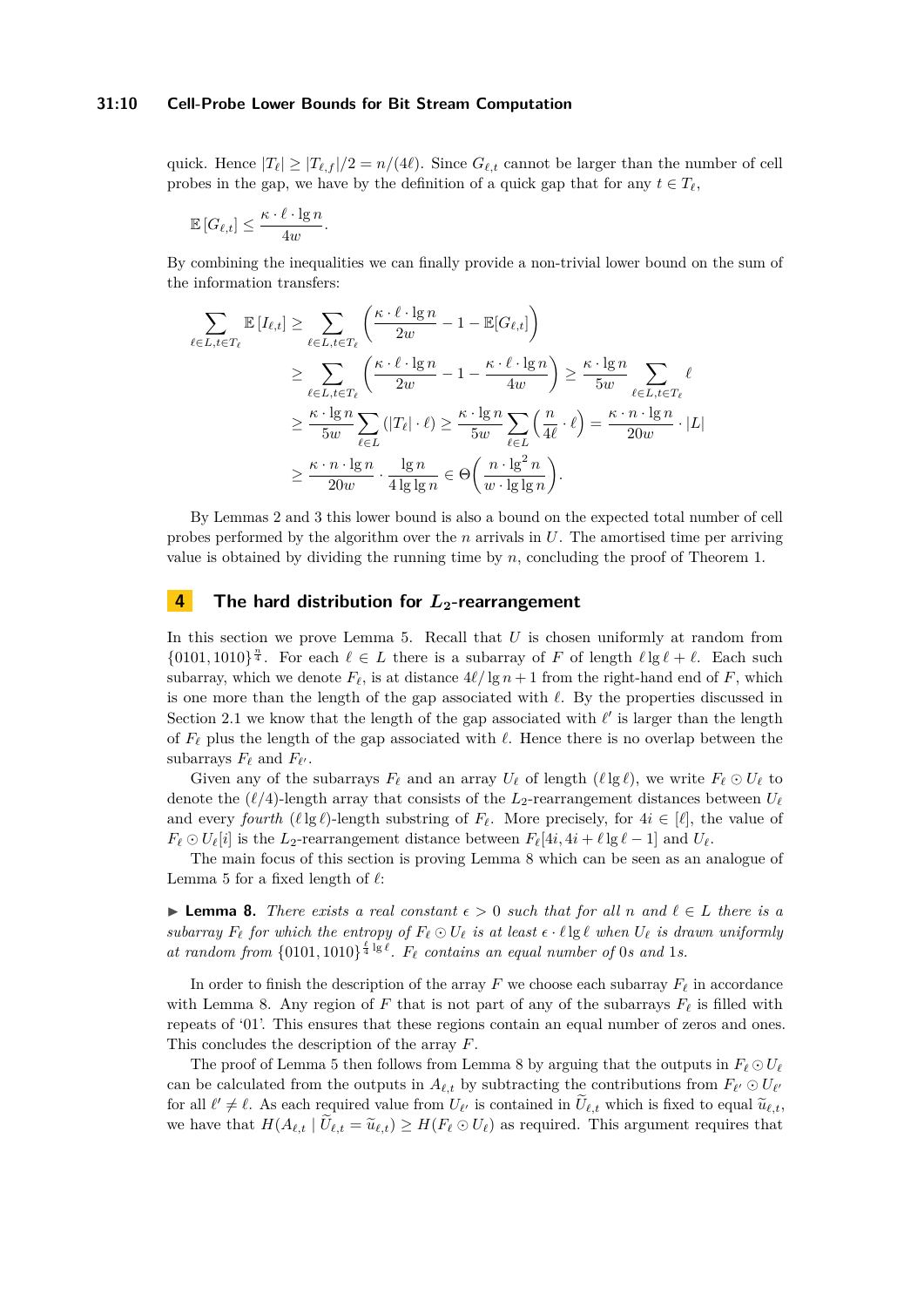for each output, the globally optimal (lowest cost) permutation is always compatible with the locally optimal permutation of each  $U_\ell$ . In particular we need to rule out the possibility of characters from some  $U_{\ell}$  being moved to positions in  $F_{\ell'}$  for  $\ell \neq \ell'$ . The proof (and the lower bound in general) relies on a key property of  $L_2$ -arrangement (proven in Lemma 3.1) from [\[1\]](#page-13-3)) which states that under the optimal permutation, the *i*-th one (resp. zero) in one string is moved to the *i*-th one (resp. zero) in the other. By controlling how the zeros and ones are distributed in *U* and *F*, we can limit how far any character is moved. For brevity the details are left for the full version.

We are now ready to prove Lemma [5,](#page-7-0) the lower bound on the conditional entropy of  $A_{\ell,t}$ .

**Proof of Lemma [5.](#page-7-0)** Let *F* be the array described above and let *U* be drawn uniformly at random from  $\{0101, 1010\}^{\frac{n}{4}}$ . Let  $\ell \in L$  and  $t \in [n/2]$ . Thus, conditioned on any fixed  $\widetilde{U}_{\ell,t}$ , the distribution of  $U_{\ell,t}$  is uniform on  $\{0101, 1010\}^{\frac{\ell}{4} \lg \ell}$ .

Recall that  $U_{\ell,t}$  arrives in the stream between arrival  $t_0$  and  $t_1$ , after which  $4\ell/\lg n$  values arrive in the gap. Thus, at the beginning of the right interval, at arrival  $t_2$ ,  $U_{\ell,t}$  is aligned with the  $(\ell \lg \ell)$ -length suffix of the subarray  $F_\ell$  of *F*. Over the  $\ell$  arrivals in the right interval,  $U_{\ell,t}$  slides along  $F_{\ell}$ . We now prove that since all values in  $U_{\ell,t}$  are fixed, the outputs  $A_{\ell,t}$ uniquely specify  $F_\ell \odot U_{\ell,t}$ . The analogous property for convolution was immediate. First observe that by construction the prefix of  $F$  up to the start of  $F_\ell$  contains an equal number of 0s and 1s. Similarly for  $F_\ell$  itself and the suffix from  $F_\ell$  to the end of *F*. Once in every four arrivals, the substring of *U* aligned with *F* is guaranteed (by construction) to also have an equal number of 0s and 1s. Therefore the  $L_2$ -rearrangement distance is finite. It was proven in Lemma 3.1 from [\[1\]](#page-13-3) that (rephrased in our notation) under the optimal rearrangement permutation, the *k*-th one (resp. zero) in *F* is moved to the *k*-th one (resp. zero) in *U*. Therefore, every element of  $U_\ell$  is moved to an element in  $F_\ell$ . We can therefore recover any output in  $F_\ell \odot U_{\ell,t}$  by taking the corresponding output in  $A_{\ell,t}$  and subtracting, the costs of moving the elements that are in *U* but not in  $U_{\ell}$ . It is easily verified that as *t* is divisible by four, the corresponding output in  $A_{\ell,t}$  is one of those guaranteed to have an equal number of 0s and 1s. Thus, by Lemma [8,](#page-9-1) the conditional entropy

$$
H(A_{\ell,t} \mid \widetilde{U}_{\ell,t} = \widetilde{u}_{\ell,t}) \geq \epsilon \cdot \ell \cdot \lg \ell, \geq \frac{\epsilon}{4} \cdot \ell \cdot \lg n,
$$

since  $\ell \geq n^{1/4}$ . By setting the constant  $\kappa$  to  $\epsilon/4$  we have proved Lemma [5.](#page-7-0)

# **4.1 High entropy for fixed**  $\ell$  – the proof of Lemma [8](#page-9-1)

In this section we prove Lemma [8.](#page-9-1) We begin by explaining the high-level approach which will make one final composition of both  $F_\ell$  and  $U_\ell$  into subarrays. For any  $j \geq 0$ , let  $U^j_\ell = U_\ell[\ell \cdot j, \ell \cdot (j+1) - 1]$  i.e.  $U^j_\ell$  is the *j*-th consecutive  $\ell$ -length subarray of  $U_\ell$ . The key property that we will need is given in Lemma [9](#page-10-0) which intuitively states that given half of the bits in  $U_{\ell}$ , we can compute the other half with certainty.

<span id="page-10-0"></span>► Lemma 9. Let  $U_{\ell}$  be chosen arbitrarily from  $\{0101, 1010\}^{\frac{\ell}{4}}$ . Given  $F_{\ell}$ ,  $F_{\ell} \odot U_{\ell}$  and  $U_{\ell}^{2j+1}$  for all  $j \ge 0$ , it is possible to uniquely determine  $U_{\ell}^{2j}$  for all  $j \ge 0$ .

We briefly justify why Lemma [8](#page-9-1) is in-fact a straight-forward corollary of Lemma [9.](#page-10-0) If we pick  $U_{\ell}$  uniformly at random from  $\{0101, 1010\}^{\ell}$  then by Lemma [9,](#page-10-0) the conditional entropy,  $H(F_\ell \odot U_\ell | U_\ell^{2j+1}$  for all *j*) is  $\Omega(\ell | g \ell)$ . This is because we always recover  $\Theta(\lg \ell)$  distinct  $U_{\ell}^{2j}$ , each of which is independent and has entropy  $\Omega(\ell)$  bits. It then immediately follows that  $H(F_\ell \odot U_\ell) \geq H(F_\ell \odot U_\ell | U_\ell^{2j+1}$  for all *j*) as required. We also require for Lemma [8](#page-9-1) that  $F_\ell$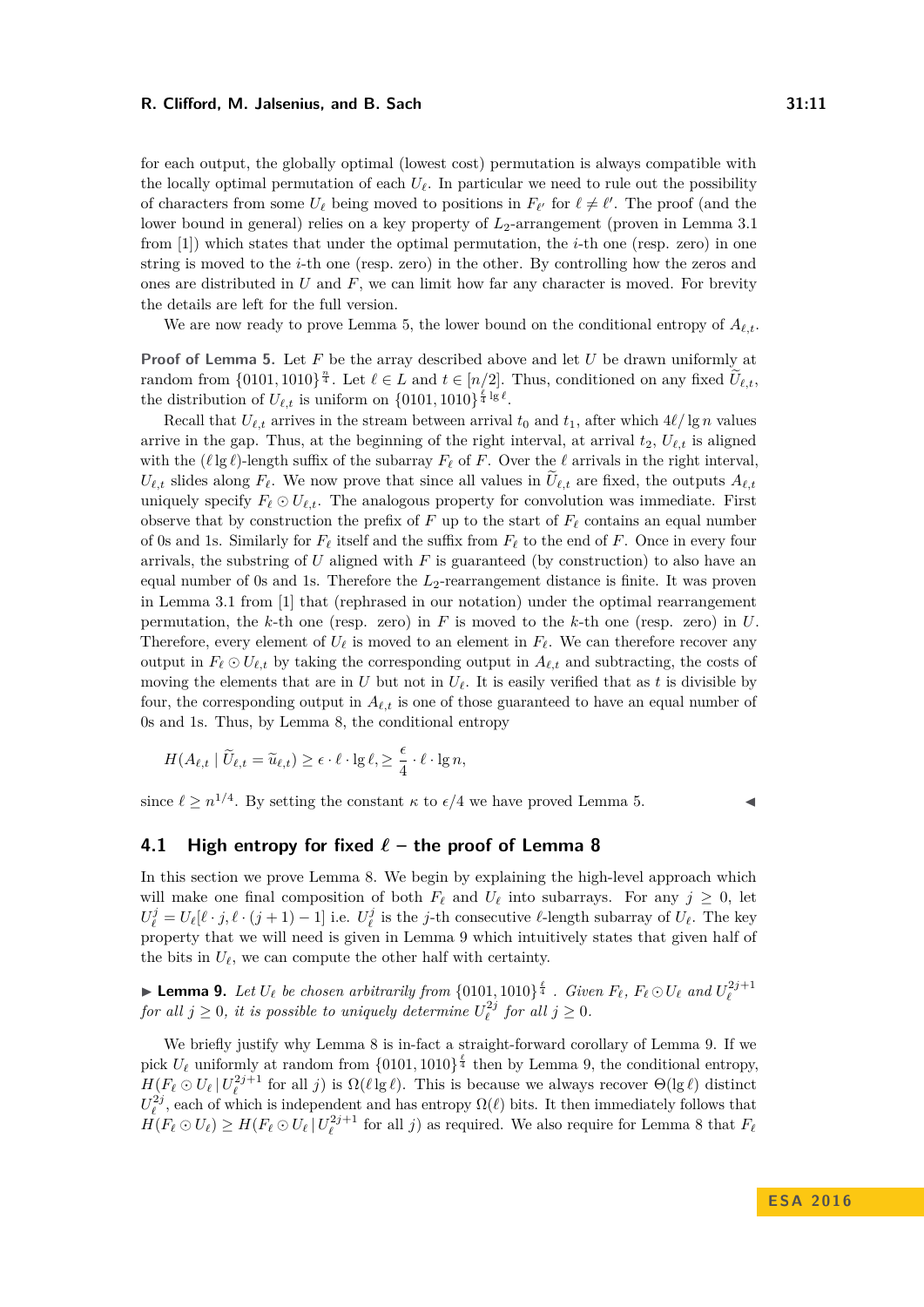#### **31:12 Cell-Probe Lower Bounds for Bit Stream Computation**

<span id="page-11-0"></span>

**Figure 1** We can determine  $U_{\ell}^{2j}[\ell-4,\ell-1]$  if we know  $F_{\ell}$ , every  $U_{\ell}^{2j+1}$  and  $F_{\ell} \odot U_{\ell}$ .

contains an equal number ones and zeros. This follows immediately from the description of  $F_{\ell}$  below.

# **4.2 The subarray** *F`*

We now give the description of  $F_\ell$  which requires one final decomposition into subarrays which is also shown in Figure [1](#page-11-0) below. For each  $j \in [(\lg \ell)/2\,], F_\ell$  contains a subarray  $F^j_\ell$  of length  $\ell$ . Intuitively, each subarray  $F^j_\ell$  will be responsible for recovering  $U^{2j}_\ell$ . These subarrays occur in order in  $F_\ell$ . Before and after each  $F_\ell^j$  there are stretches of repeats of the string 1001. Specifically, before  $F^1_\ell$  there are  $\ell/4 - 1$  repeats the string 1001. Between each  $F_{\ell}^{j}$  and  $F_{\ell}^{j+1}$  there are  $\ell/4$  repeats of the string 1001 and after  $F_{\ell}^{\lfloor(\lg \ell)/2\rfloor - 1}$  $\ell^{(1g\ell)/2}$ <sup>-1</sup> there are  $\ell/4 + 1$ repeats. These repeats of 1001 are simply for structural padding and as we will see the contribution of these repeated 1001 strings to the  $L_2$ -rearrangement distance is independent of  $U_{\ell}$ . This follows because the cost of permuting 1001 into 1010 or 0101 is always 2.

Finally, the structure of  $F_{\ell}^{j}$  is as follows  $F_{\ell}^{j} = 10^{(2^{j}+3)}1^{(\ell/4-1)}0^{(\ell/4-(2^{j}+3))}$ . Here  $0^{z}$  (resp. 1<sup>z</sup>) is a string of *z* zeros (resp. ones). Intuitively, the reason that the stretch of 0s at the start of  $F_{\ell}^{j}$  is the exponentially increasing with *j* is so that the number of positions the second one in  $F^j_\ell$  (immediately after the stretch of 0s) is forced to move is also exponentially increasing with *j* as demonstrated in Figure [2](#page-13-6) below. This is will allow us to recover each  $U_{\ell}^{2j}$  from a different bit in the outputs. This will claim will be made precise in the proof below.

# **4.3 Recovering half of the updates – the proof of Lemma [9](#page-10-0)**

We are now in a position to prove Lemma [9.](#page-10-0) Our main focus will be on first proving that given  $F_\ell$ ,  $U_\ell^{2j+1}$  for all *j* and  $F_\ell \odot U_\ell$ , we can uniquely determine  $U_\ell^{2j}[\ell-4,\ell-1]$  for each  $j \geq 0$ . That is, for each *j* whether the last four symbols of  $U_{\ell}^{2j}$  are 0101 or 1010. This is shown diagrammatically in Figure [1.](#page-11-0) We will then argue that by a straight-forward repeated application of this argument we can in-fact recover the whole of  $U_{\ell}^{2j}$  for all  $j \geq 0$ .

We will begin by making some simplifying observations about  $(F_\ell \odot U_\ell)[0]$ . Recall that  $(F_{\ell} \odot U_{\ell})[0]$  was defined to be the *L*<sub>2</sub>-rearrangement distance between  $F_{\ell}[0, |U_{\ell}|-1]$  and  $U_{\ell}$ . The first observation is that the distance is finite because both strings contain an equal number of zeros and ones.

The  $L_2$ -rearrangement distance  $(F_\ell \odot U_\ell)[0]$  can be expressed as the sum of the *contributions* from moving each  $U_{\ell}[i]$ , over all  $i \in [m]$ . Let the contribution of  $U_{\ell}[i]$ , denoted, CT(*i*) be the square of the number of positions that  $U_{\ell}[i]$  is moved by under the optimal permutation. We then have that  $(F_\ell \odot U_\ell)[0] = \sum_i \text{CT}(j)$ . Finally, we let  $D^*$  be the sum of the contributions of the locations in every  $U_{\ell}^{2j}[\ell-4, \ell-1]$ , i.e.  $D^* = \sum_j \sum_{k=0}^3 (\text{CT}(2j \cdot \ell + (\ell-4) + k)).$ We will also refer to the contribution of a substring which is defined naturally to be the sum of the contributions of its constituent characters. For example the contribution of the substring  $U_{\ell}^{j}$  is equal to  $\sum {\{ \operatorname{CT}(r) | r \in [\ell \cdot j, \ell \cdot (j+1) - 1] \}}$ .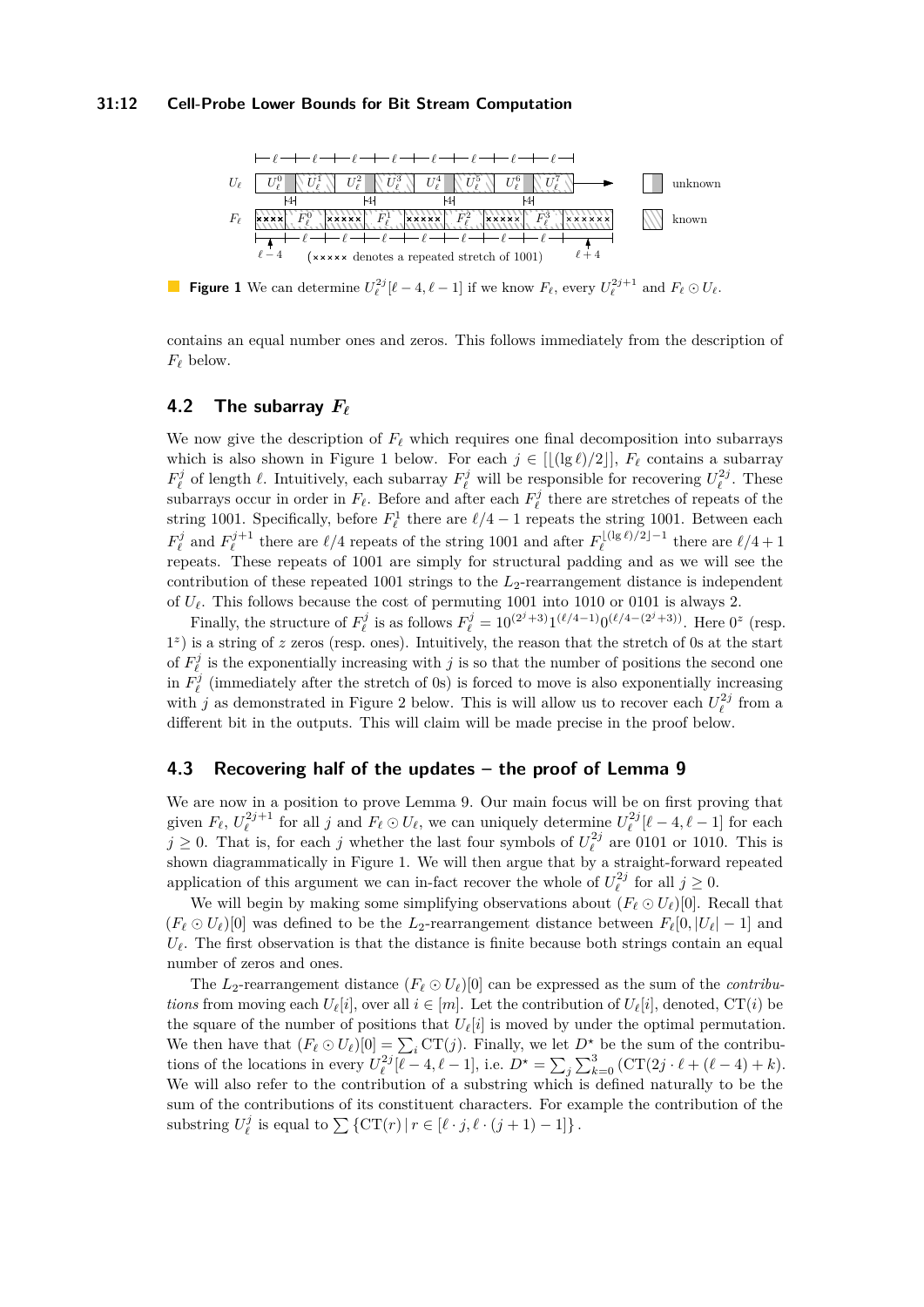Our proof will be in two stages. First we will prove in Lemma [10](#page-12-0) that we can compute  $D^*$  from  $F_\ell, F_\ell \odot U_\ell$  and  $U_\ell^{2j+1}$  for all  $j \geq 0$ . Second we will prove that for any  $j > 0$ , we can determine  $U_{\ell}^{2j}[\ell-4, \ell-1]$  from  $D^*$ .

In the proof of Lemma [10](#page-12-0) we argue that  $D^*$  can be calculated directly from  $(F_\ell \odot U_\ell)[0]$ by subtracting the contributions of  $U_{\ell}^{2j+1}$  and  $U_{\ell}^{2j}[0,\ell-5]$  for all  $j \geq 0$ . More specifically, we will prove that the contribution of any  $U_{\ell}^{2j+1}$  can calculated from  $U_{\ell}^{2j+1}$  and  $F_{\ell}$ , which are both known. In particular, the contribution of any  $U_{\ell}^{2j+1}$  is independent of every unknown  $U_{\ell}^{2j}$ . Everther, we will prove that although  $U_{\ell}^{2j}$  is unknown, the contribution of  $U_{\ell}^{2j}$  [0  $\ell$  = 5]  $U_{\ell}^{\geq 0}$ . Further, we will prove that although  $U_{\ell}^{\geq 0}$  is unknown, the contribution of  $U_{\ell}^{\geq 0}[0, \ell - 5]$ , always equals  $\ell/2 - 2$ , regardless of the choice of  $U_{\ell}$ .

<span id="page-12-0"></span>**Example 10.**  $D^*$  can be computed from  $F_\ell$ ,  $F_\ell \odot U_\ell$  and  $U_\ell^{2j+1}$  for all  $j \geq 0$ .

**Proof.** In this proof we rely heavily on Lemma 3.1 from [\[1\]](#page-13-3) which states that under the optimal permutation, the *i*-th one (resp. zero) in  $U_\ell$  is moved to the *i*-th one (resp. zero) in  $F_{\ell}[0, |U_{\ell}|-1]$ . For any j, consider,  $U_{\ell}^{2j}$  and  $U_{\ell}^{2j+1}$ . The number of ones in  $U_{\ell}^{2j}$  (resp.  $U_{\ell}^{2j+1}$ ) is fixed, independent of the choice of  $U_\ell$ . In particular there are exactly  $\ell/2$  zeros and  $\ell/2$ ones. It is easily verified that, by construction,  $F_{\ell}[2j \cdot \ell,(2j + 2) \cdot \ell - 1]$  also contains exactly  $\ell$  zeros and  $\ell$  ones. Therefore, the *i*-th one (resp. zero) in  $U_{\ell}^{2j}$  is moved to the *i*-th one (resp. zero) in  $F_{\ell}[2j \cdot \ell, (2j + 2) \cdot \ell - 1]$ . Similarly, the *i*-th one (resp. zero) in  $U_{\ell}^{2j}$  is moved to the  $(i + \ell/2)$ -th one (resp. zero) in  $F_{\ell}[2j \cdot \ell, (2j + 2) \cdot \ell - 1]$ 

Consider any  $U_{\ell}^{2j+1}$  which is known. By the above observation, we can therefore determine which position in  $F_{\ell}[2j \cdot \ell, (2j + 2) \cdot \ell - 1]$ , each character in  $U_{\ell}^{2j+1}$  is moved to under the optimal permutation. From this we can then directly compute the contribution of each  $U_{\ell}^{2j+1}$ to  $(F_{\ell} \odot U_{\ell})[0]$ .

Consider any  $U_{\ell}^{2j}$  which is unknown. As observed above, the *i*-th one (resp. zero) in  $U_{\ell}^{2j}$  is moved to the *i*-th one (resp. zero) in  $F_{\ell}[2j \cdot \ell, (2j + 2) \cdot \ell - 1]$ . By construction, we have that  $F_{\ell}[2j \cdot \ell,(2j + 1) \cdot \ell - 5]$  consists entirely of repeats of 1001. Further for any *i*, we have that  $U_{\ell}^{2j}[4i, 4i + 3]$  is either 1010 or 0101. Therefore for all  $i < \ell/4$  we have that the two ones (resp. zeros) in  $U_{\ell}^{2j}[4i, 4i + 3]$  are moved to the two ones (resp. zeros) in  $F_{\ell}[2j \cdot \ell + 4i, 2j \cdot \ell + 4i + 3] = 1001$ . The key observation is that regardless of whether  $U_{\ell}^{2j}[4i, 4i + 3] = 1010$  or 0101, the contribution of  $U_{\ell}^{2j}[4i, 4i + 3]$  is 2. Therefore for any  $U_{\ell}$ , the contribution of  $U_{\ell}^{2j}[0, \ell - 5]$  is always  $\ell/2 - 2$ .

Finally, the value of  $D^*$  is can be calculated directly from  $(F_\ell \odot U_\ell)[0]$  as claimed by subtracting the calculated contributions of  $U_{\ell}^{2j+1}$  and  $U_{\ell}^{2j}[0, \ell - 5]$  for all  $j \ge 0$ .

In Lemma [12](#page-13-7) we will prove that we can compute  $U_{\ell}^{2j}[\ell-4,\ell-1]$  from  $D^*$  (for any sufficiently large *j*). The intuition behind this is given by Lemma [11](#page-12-1) which gives an explicit formula for the contribution of  $U_{\ell}^{2j}[\ell-4,\ell-1]$ . Observe that the contribution depends only on whether  $U_{\ell}^{2j}[\ell-4, \ell-1]$  equals 1010  $(v_j = 1)$  or 0101  $(v_j = 0)$ . In the proof we begin by arguing that under the optimal permutation, the two ones (resp. zeros) in  $U_{\ell}^{2j}[\ell-4,\ell-1]$ are moved to the leftmost two ones (resp. zeros) in  $F_{\ell}^{j}$  as illustrated in Figure [2.](#page-13-6) The key observation is that regardless of whether  $v_j$  equals 0 or 1, by construction the right one in  $U_{\ell}^{2j}[\ell-4,\ell-1]$  is moved exponentially far (as a function of *j*). Furthermore, in the  $v_j = 1$ case the right one moves one position further than in the  $v_j = 0$  case. As the contribution is the square of the number of positions a character moves, this creates a exponentially large change in the contribution. The exact contribution given in the Lemma can be calculated straightforwardly by considering each of the four symbols in  $U_{\ell}^{2j}[\ell-4,\ell-1]$  individually.

<span id="page-12-1"></span>► **Lemma 11.** *For any j*, *let*  $v_j = 1$  *if*  $U_{\ell}^{2j}[\ell-4, \ell-1] = 1010$  *and*  $v_j = 0$  *otherwise. The contribution of*  $U_{\ell}^{2j}[\ell-4, \ell-1]$  *is exactly*  $v_j \cdot 2^{j+1} + 2^{2j} + 2$ *.* 

**E S A 2 0 1 6**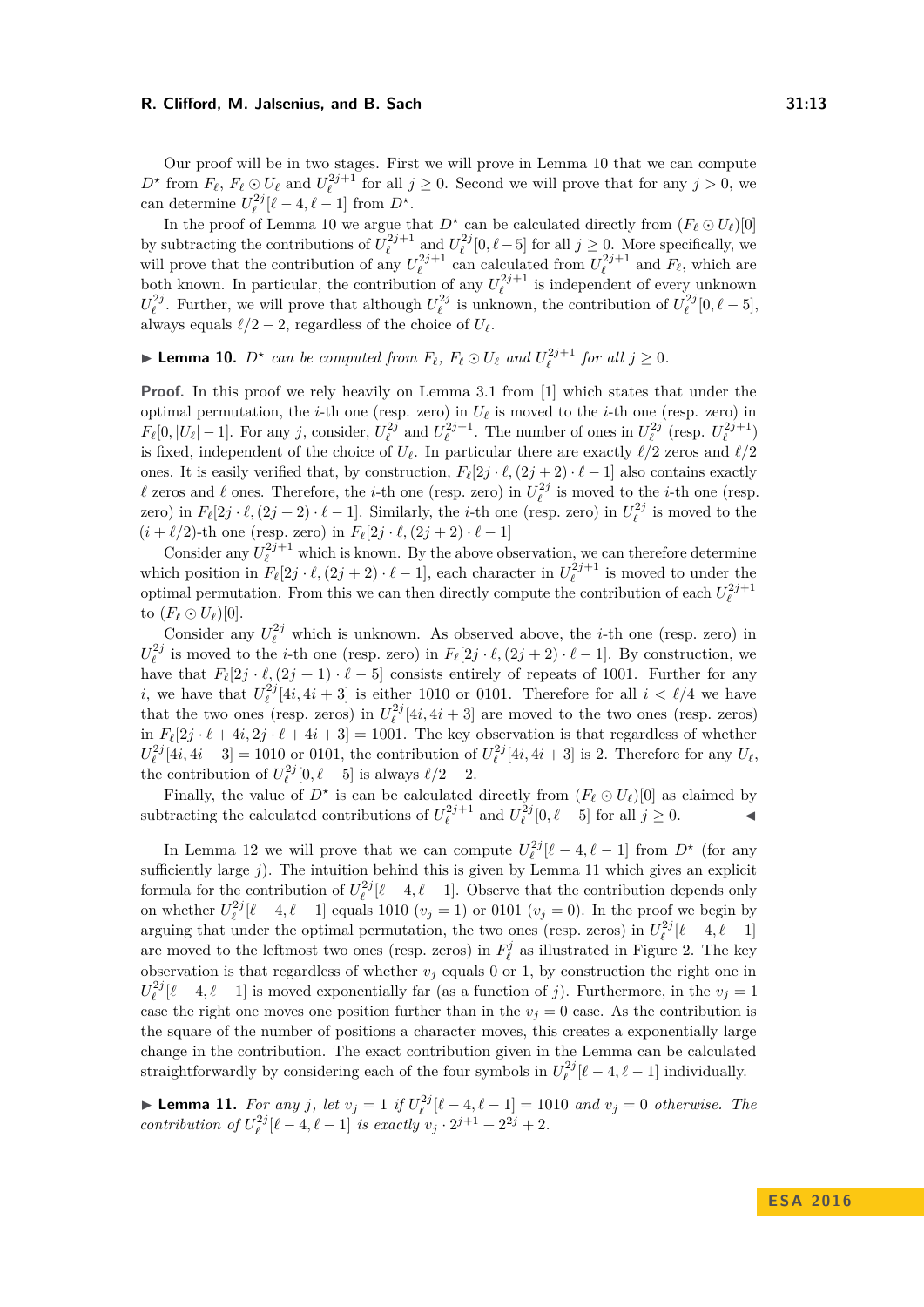## <span id="page-13-6"></span>**31:14 Cell-Probe Lower Bounds for Bit Stream Computation**



**Figure 2** The permutation of the symbols in  $U_{\ell}^{2j}[\ell-4,\ell-1]$  under the optimal permutation. The highlighted region is  $F^j_\ell$ .

We can now prove Lemma [12](#page-13-7) which follows almost immediately from Lemma [11.](#page-12-1)

<span id="page-13-7"></span>▶ **Lemma 12.** *For any*  $j \geq 0$ *, it is possible to compute*  $U_{\ell}^{2j}[\ell-4, \ell-1]$  *from*  $D^*$ *.* 

**Proof.** Let  $D_2^*$  equal  $D^* - \sum_j (2^{2j} + 2)$  which can be calculated directly from  $D^*$ . An alternative and equivalent definition of  $D_2^*$  follows from Lemma [11](#page-12-1) and is given by  $D_2^*$  $\sum_j v_j \cdot 2^{j+1}$ . We can therefore compute  $v_j$  and hence  $U_{\ell}^{2j}[\ell-4,\ell-1]$  by inspecting the  $(j + 1)$ -th bit in the binary representation of  $D_2^*$ . John Police and The Company of the Company of

Recall from Lemma [10](#page-12-0) that  $D^*$  can in turn be computed from  $F_\ell$ ,  $F_\ell \odot U_\ell$  and  $U_\ell^{2j+1}$  for all  $j \geq 0$ . Therefore as claimed, given  $F_\ell$ ,  $F_\ell \odot U_\ell$  and  $U_\ell^{2j+1}$  for all  $j \geq 0$ , we can uniquely determine  $U_{\ell}^{2j}[\ell-4,\ell-1]$  for each  $j \geq 0$ . Lemma [9](#page-10-0) now follows almost immediately by repeat application of this argument as we now set out.

# **Recovering the rest of**  $U_{\ell,(2i)}$

So far we have only proven that we can recover  $U_{\ell}^{2j}[\ell-4,\ell-1]$  for all *j*. The claim that we can in-fact recover the whole of  $U_{\ell}^{2j}$  follows by repeatedly application of the argument above. Specifically, once we have recovered  $U_{\ell}^{2j}[\ell-4,\ell-1]$  for all *j*, we can use this additional information (and  $(F_\ell \odot U_\ell)[1]$  instead of  $(F_\ell \odot U_\ell)[0]$ ) to recover  $U_\ell^{2j}[\ell - 8, \ell - 5]$  for all *j* and so on. More formally we proceed by induction on increasing *k* by observing that using the above argument given  $F_{\ell}$ ,  $(F_{\ell} \odot U_{\ell})[k]$ ,  $U_{\ell}^{2j+1}$  for all  $j \geq 0$  and  $U_{\ell}^{2j+1}[\ell - 4k, \ell - 1]$  for all  $j \ge 0$  we can recover  $U_{\ell}^{2j+1}[\ell - 4k - 4, \ell - 4k - 1]$  for all  $j$ .

# **References**

- <span id="page-13-3"></span>**1** A. Amir, Y. Aumann, G. Benson, A. Levy, O. Lipsky, E. Porat, S. Skiena, and U. Vishne. Pattern matching with address errors: rearrangement distances. In *SODA'06: Proc. 17th ACM-SIAM Symp. on Discrete Algorithms*, pages 1221–1229. ACM Press, 2006.
- <span id="page-13-4"></span>**2** A. Amir, Y. Aumann, G. Benson, A. Levy, O. Lipsky, E. Porat, S. Skiena, and U. Vishne. Pattern matching with address errors: Rearrangement distances. *Journal of Computer System Sciences*, 75(6):359–370, 2009.
- <span id="page-13-0"></span>**3** R. Clifford and M. Jalsenius. Lower bounds for online integer multiplication and convolution in the cell-probe model. In *ICALP'11: Proc. 38th International Colloquium on Automata, Languages and Programming*, pages 593–604, 2011. [arXiv:1101.0768](http://arxiv.org/abs/1101.0768).
- <span id="page-13-1"></span>**4** R. Clifford, M. Jalsenius, and B. Sach. Tight cell-probe bounds for online hamming distance computation. In *SODA'13: Proc. 24th ACM-SIAM Symp. on Discrete Algorithms*, pages 664–674, 2013. [arXiv:1207.1885](http://arxiv.org/abs/1207.1885).
- <span id="page-13-2"></span>**5** R. Clifford, M. Jalsenius, and B. Sach. Cell-probe bounds for online edit distance and other pattern matching problems. In *SODA'15: Proc. 26th ACM-SIAM Symp. on Discrete Algorithms*, 2015. [arXiv:1407.6559](http://arxiv.org/abs/1407.6559).
- <span id="page-13-5"></span>**6** R. Clifford and B. Sach. Pattern matching in pseudo real-time. *Journal of Discrete Algorithms*, 9(1):67–81, 2011.